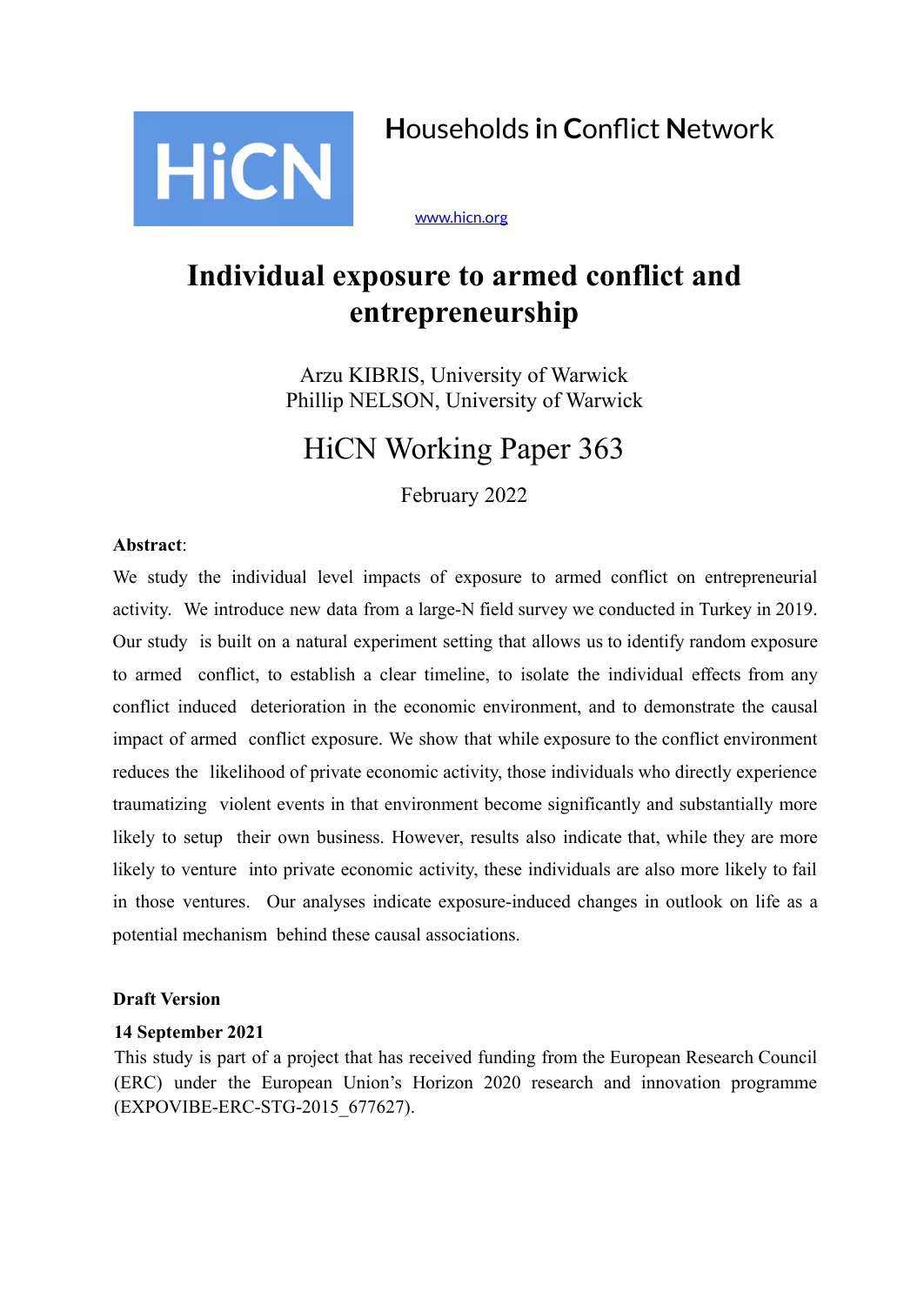## **1. Introduction**

Civil conflicts are grave in their economic consequences. They retard economic development through the destruction of physical and human capital, and the infrastructural, technological, and institutional regress they cause. Unfortunately, these detrimental effects then enhance the risk of further conflict and trap states in a spiral of economic decline and renewed conflict. Understanding the economic legacies of conflict is thus extremely important to the design of post-conflict recovery policies that can effectively break this vicious cycle and save countries from falling into the *conflict trap*.

As Blattman and Miguel (2010) point out in their review of the literature, the bulk of existing evidence on economic consequences focuses on conflicts' impacts on the aggregate availability of physical factors of production and finds that rapid post-conflict recovery along this dimension is possible. The impacts on human capital, however, are often found to be more complicated and persistent. On one hand, wars kill and maim people, both directly and indirectly. Recent studies demonstrate adverse and prolonged effects on numerous aspects of public health and education with serious negative implications for labor markets (Guha Sapir and Degomme, 2006; Justino and Verwimp, 2006; Ghobarah, Huth and Russet, 2003; Hoeffler and Reynal Querol, 2003; Kibris 2015). On the other hand, researchers also find evidence of potentially economic growth promoting consequences like enhanced altruism and prosocial behavior in people exposed to war violence (Voors et al. 2012; Bellows and Miguel, 2009).

In this study, we contribute to this discussion in important ways by studying in an innovative and detailed way whether and how exposure to armed violence in the context of a civil conflict impacts upon entrepreneurial activity. We introduce and analyze data from a large-N survey study we conducted in Turkey in 2019. Our study is built on a rare natural experimental setting that allows us to establish causal links and to isolate individual level effects from conflict induced changes in the economic environment. Results indicate heterogenous effects depending on the type of exposure. We find that while exposure to an armed conflict environment decreases the likelihood of engaging in private economic activity, those who directly experience violent events in that environment exhibit the opposite tendency and become more likely to start a business of their own. We then continue to show that these effects transmit through exposure induced changes in one's outlook on life. We interpret our results in light of theoretical insights from the psychology of trauma literature. Following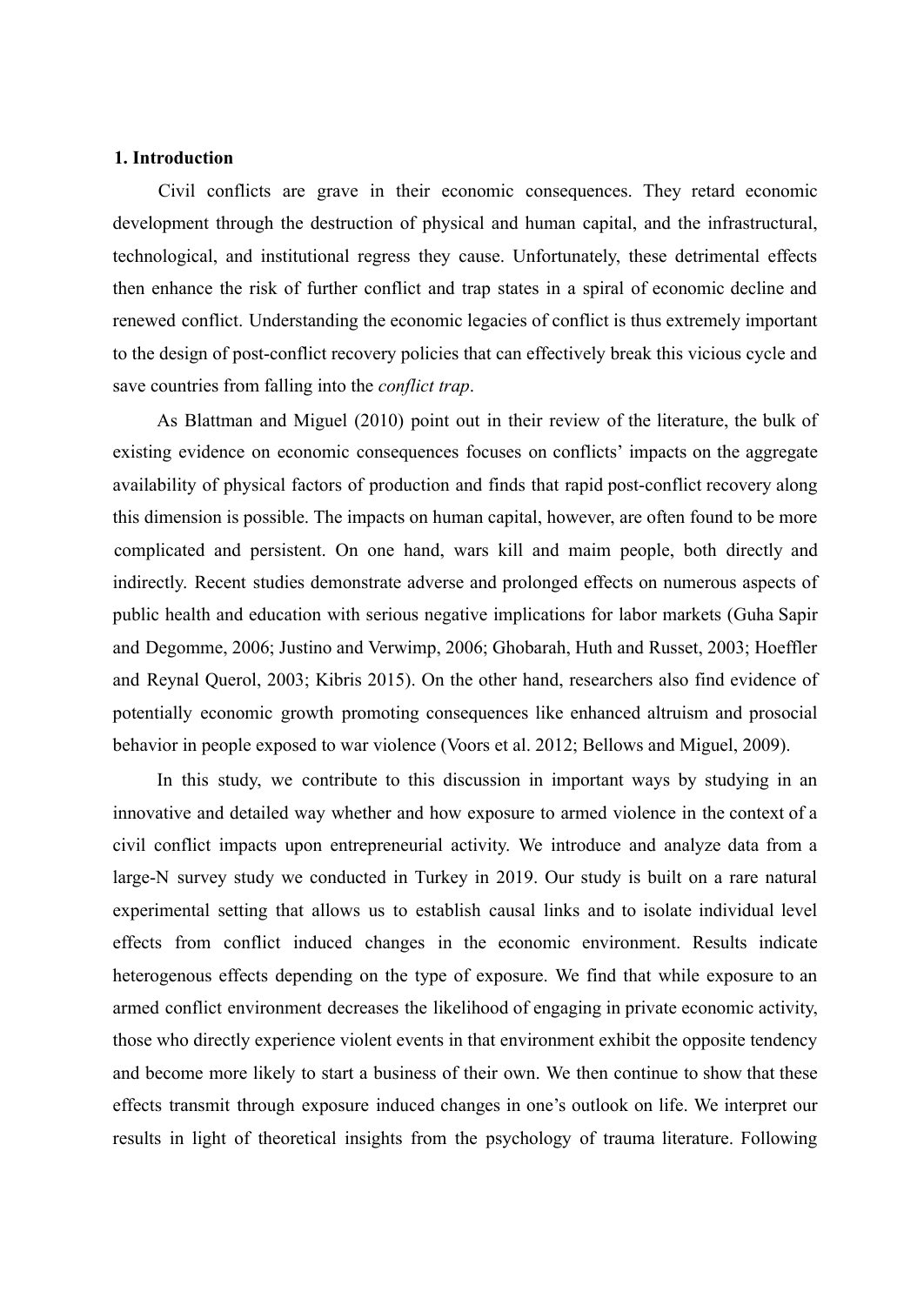Janoff-Bulman's (1992) theory on how traumatizing experiences shatters one's positive outlook on life we argue that while those who survive an armed conflict environment without a major mishap might maintain or even strengthen their positive outlook on life, those who directly experience traumatizing violence in that environment lose their trust in the "benevolence of the world". As a coping strategy, such individuals then strive to avoid situations, thoughts, and feelings they associate with their traumatic experience and to reconstruct an environment in which they can once again feel safe and in control. We argue that it is this differential change in worldviews that explain the differential results we obtain on our exposure measures.

The importance of entrepreneurial activity for economic development (Audretsch et al., 2006; Cornwall, 1998; Landes, 1998; Schumpeter, 1934) and for peace building (Strong, 2009) has long been emphasized in the academic and international political communities. Given the prevalence of civil conflicts, their robust endogenous relation with poverty, and the potential of entrepreneurial activity to lift populations out of that trap, research on the effects of armed conflict exposure on entrepreneurship has then proliferated in the last two decades. However,

results remain mixed. While some studies find a positive impact (Kondylis, 2010; Abdelnour et al., 2008; Bullough, Renko, and Myatt, 2014; Menon and van der Meulen Rodgers, 2011; Anugwom, 2011), others report a negative relation or no impact at all (Bullough, Renko, and Myatt, 2014; Chowdhury, 2011; Deininger, 2003; Cañares, 2011; Ciarli, Parto, and Savona, 2010).

As Ciarli, Kofol and Menon (2015) point out, part of this variation originates from the heterogenous nature of motivations individuals may have for entrepreneurial activity, and the different effects armed conflicts have on these motivations. Entrepreneurial activity can be necessity or opportunity driven (Ciarli, Kofol and Menon, 2015), where the first one is mainly a constrained choice to ensure subsistence in an economic environment where there are no other alternative employment opportunities, and the second is about a positive choice to pursue an identified opportunity for profit. Armed conflicts destroy physical and human capital; increase risks; lower expected returns; displace households; and disrupt markets, institutions, and social networks, and as such are expected to dampen opportunity entrepreneurship. However, the same destruction also leaves individuals with no choice but subsistence self employment in many cases. Thus, the variation in results can mostly be reconciled once we take into account the economic environment under study and how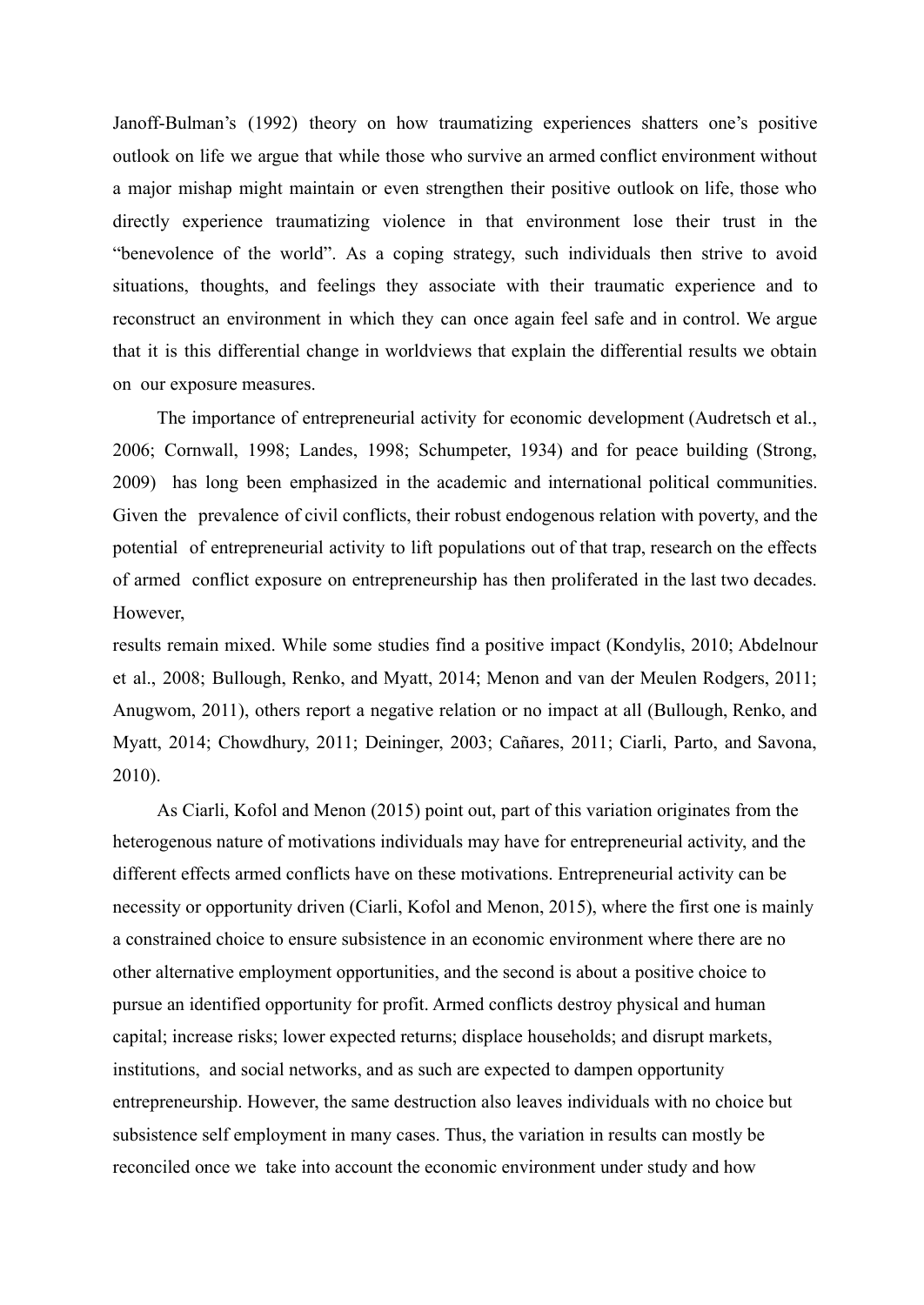entrepreneurial activity is conceptualized and measured in that environment.

Nonetheless, this reconciliation only informs us about how individuals respond to those conflict-induced economic conditions and constraints rather than to their exposure to armed conflict per se. One very important question remains unanswered and that is whether and how that exposure impacts upon people's career behavior and choices in a post-conflict setting when

markets are restored and the conflict induced deterioration in the economic environment is healed either partially or completely. This question is extremely important for understanding the dynamics of post-conflict recovery and the design of policies that can effectively contribute to and speed up that process. The destruction of physical capital, and infrastructure, and the disruptions in the labor market are usually seen as the primary drivers of the negative impacts of civil conflicts on the economy. Consequently, an economic recovery is expected once a conflict is over and capital stocks, infrastructure and labor markets are restored. However, that expectation may not materialize if the conflict environment changes individuals and their outlook on life in ways that are not conducive to economic growth. And once that likelihood is acknowledged, it ceases to be obvious that a conflict-stricken economy can bounce back with just the restoration of markets, infrastructure, and capital. Whether and how conflict exposure transforms economic agents remains as the missing piece of information. This information is

extremely important not just for understanding post-conflict recovery but also for the welfare and rehabilitation of the ever-increasing number of veterans and service personnel who return home after deployment in combat zones outside their countries. According to the US Census Bureau, nearly half of the 18 million veterans in the US in 2019 had combat zone deployment history with 3 million of them in the armed conflicts in Iraq and Afghanistan in the last two decades (Watson Institute, Costs of War Project). As Zalaquett and Chatters (2016) argue nobody returns from active war areas untouched. With such high number of military veterans and service personnel returning from war zones, seeking for ways to reintegrate into civilian life, looking for work and attempting to develop a career path, it becomes important to understand how that experience touches them.

In this study we contribute to the development of such an understanding. We identify and exploit a natural experiment created by the military institutions in Turkey and the long running civil conflict in the southeastern and eastern parts of the country. This natural experimental setting gives us a one-of-a-kind opportunity to study the individual level effects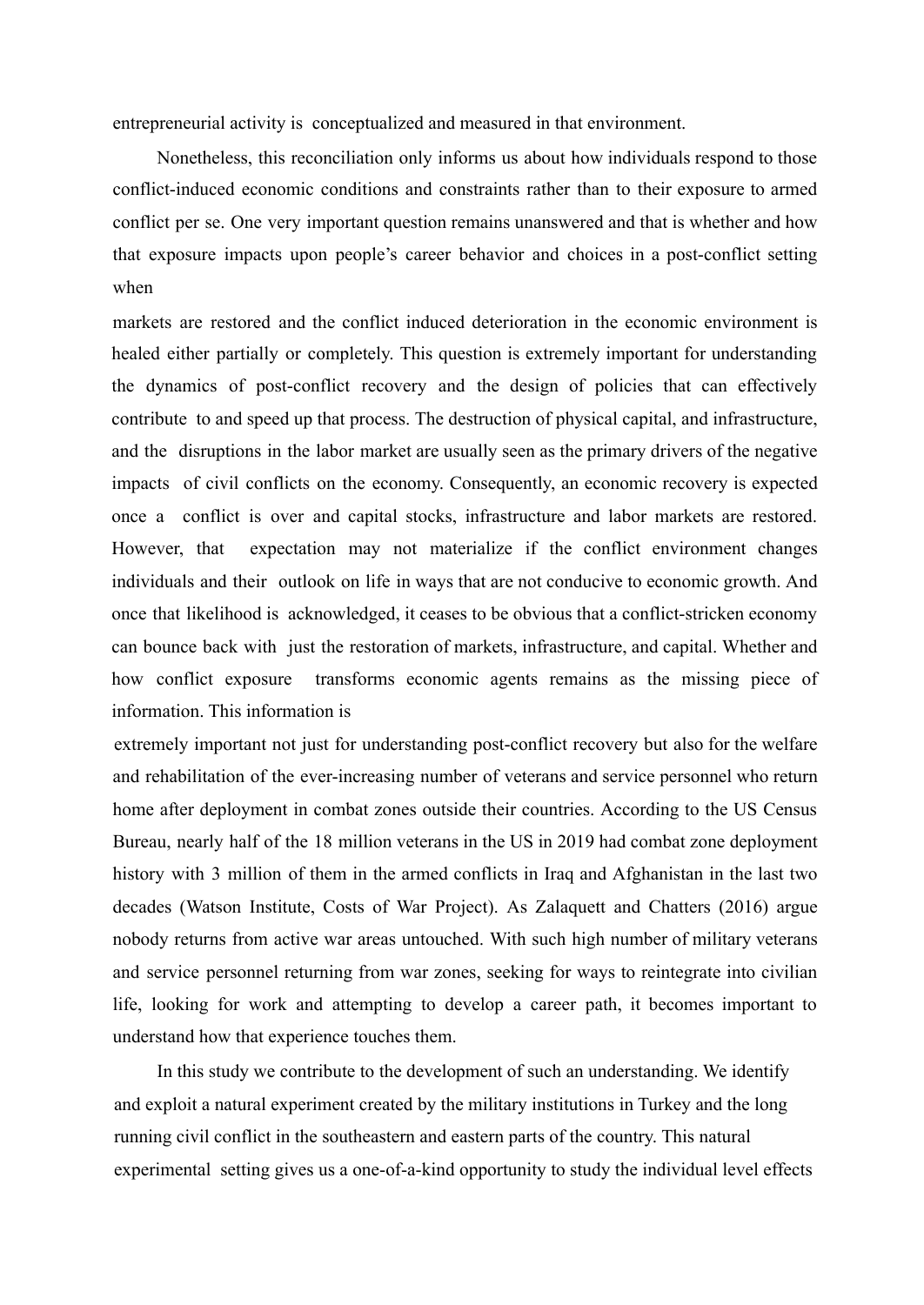of exposure to armed conflict without endogeneity and selection issues, and without the confounding effects of structural economic deterioration.

We derive our results from a field survey we conducted with 5,024 randomly selected adult male respondents in western Turkey in 2019. We designed the survey to explore the individual level effects of getting exposed to the armed violence of the long running civil conflict in the country and the underlying mechanisms that may transmit these effects.

We measure exposure to armed conflict in a detailed and objective fashion. Our first measure focuses on the intensity and duration of exposure to the conflict environment. Our second measure derives from the direct experiences of armed violence individuals had in that environment. In other words, we are not just conducting a binary comparison between the exposed and unexposed with a single measure, but rather, we measure exposure to armed conflict in a comprehensive, continuous, and individual-specific way to account for its different degrees and types.

We define entrepreneurship as starting a business to create self-employment for oneself and potentially for others. Interestingly, we find that while exposure to the conflict environment decreases the likelihood of such private economic activity<sup>1</sup>, those individuals who directly experience traumatizing violent events in that environment exhibit the opposite effect and

become significantly and substantively more likely to setup a business of their own. Our results indicate, however, that such direct experiences of violence also reduce the likelihood of success in these entrepreneurial ventures. We then continue to explore the potential mechanisms that may transmit the effects we observe. Results point to changes in worldviews.

## **2. Violent Conflict and Private Economic Activity (PEA)**

As Binzel and Bruck (2007) argue, the impact of conflict on individual behavior works through two levels: institutional - its impact on the economic, political, and social environment of the individuals, and individual - its direct impact on individuals. Given that both the environmental and individual level factors play important roles in economic behavior of individuals, the impact of violent conflict on PEA is then expected to transmit through both

<sup>1</sup> Because we define entrepreneurship as starting one's own business, we use the terms *entrepreneurial activity* and *private economic activity* (PEA) interchangeably.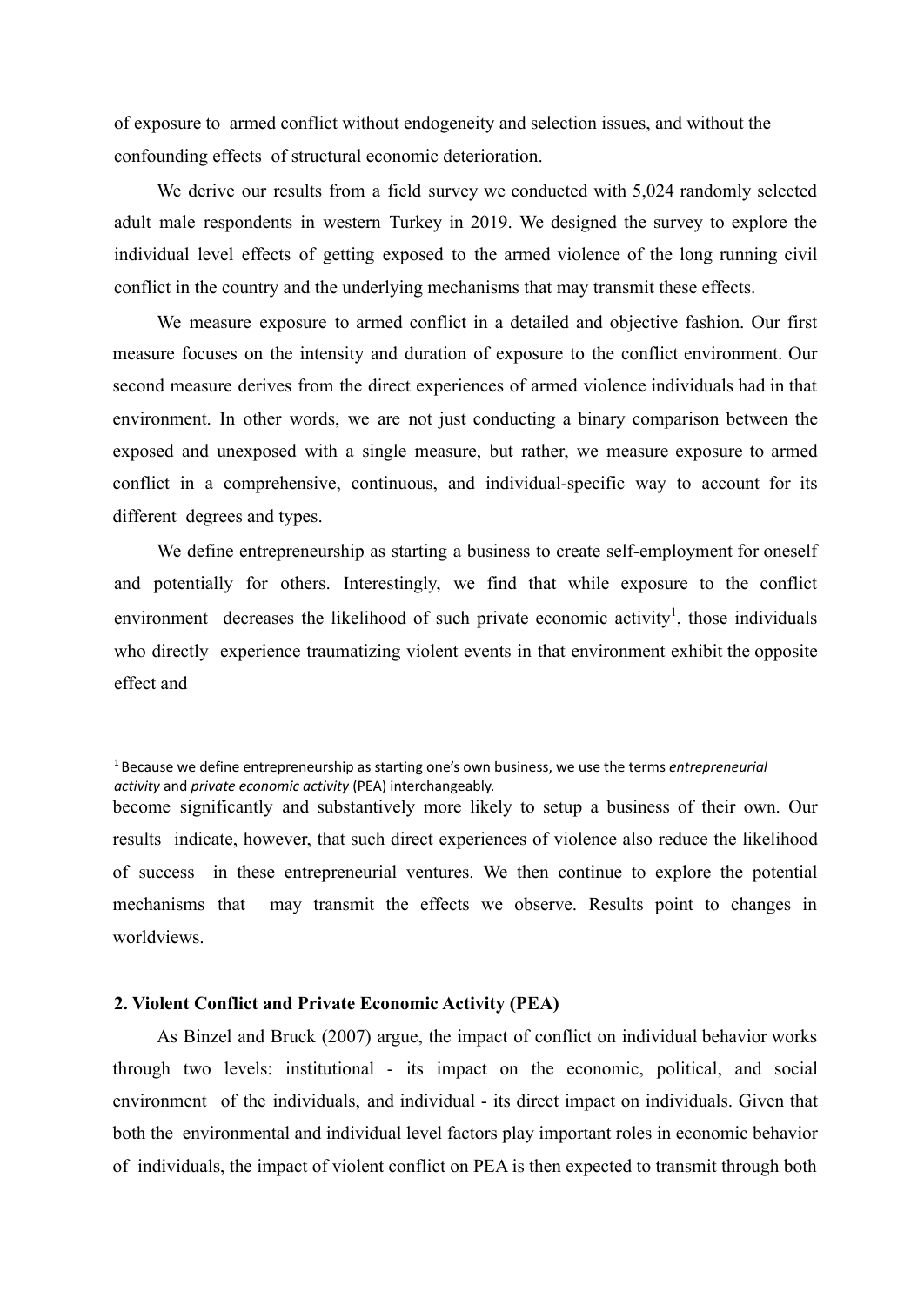levels.

The transmission through the institutional level is well documented by the existing literature. Kondylis (2010) reviews the impact of forced displacement on later employment status in Bosnia Herzegovina using population loss as a measure of community-level conflict exposure and finds that displaced people are more likely to be self-employed. She explains this as a necessity driven outcome and ties it to the informal nature of the Bosnian economy and the poorer access displaced people have to those informal networks in this structure.

Similar results are found in studies that focus on the internal displacements in Colombia. Calderon and Ibanez (2009) study the labor markets in the urban areas of the country and report that the surge in labor supply due to the influx of displaced populations increases the likelihood of employment in the informal sector. In another study on the Colombian case, Bozzoli, Brück, and Wald (2013) find that self-employment rates increase in the services sector in those municipalities that receive an inflow of displaced people and in the agricultural sector in those targeted by rebel attacks.

Focusing on the 'livelihood strategies' of internally displaced populations in South Sudan and Darfur, Abdelnour et al. (2008) report an increase in women's entrepreneurial activity as a response to reduced labour market opportunities for male members of households. Similarly, using community level conflict exposure measures, Menon and van der Meulen Rodgers (2011) find a positive association between conflict and self-employment of women in Nepal. Finally, Anugwom (2011) finds that women of conflict-affected Niger Delta engage in PEA to ensure the survival of their families as the conflict breaks down the traditional economy in these regions.

Further confirming this environmentally driven increase in necessity entrepreneurship, Ciarli, Kofol, and Menon (2015) find in Afghanistan that conflict severity in an area increases investment into low-capital entrepreneurial activity such as subsistence agriculture while decreasing investment into high-capital activity. They interpret their findings as an outcome of the economic environment which forces households into subsistence self-employment by reducing other income opportunities.

Note that, while the conflict-induced deteriorations in the economic environment can boost PEA by leading people into subsistence self-employment, they can also dampen it by disrupting markets and reducing business and investment opportunities. In fact, there is also a fair amount of research that shows a negative relation or no impact of conflict on entrepreneurial activity. Deininger (2003) studies household survey data from Uganda and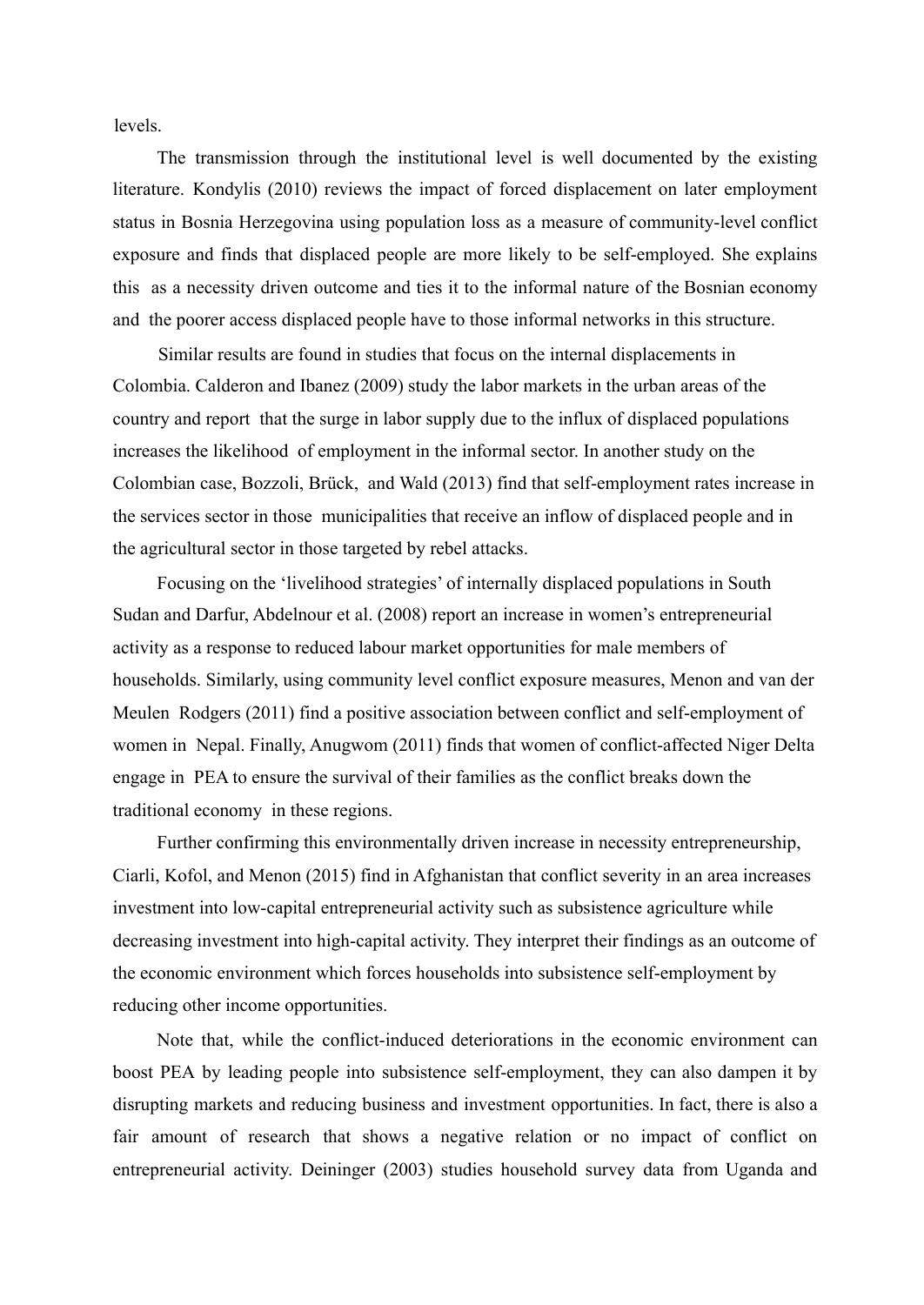shows lower investment in agricultural assets and non-agricultural business start-ups in areas with civil strife. Ciarli, Parto and Savona (2010) find a negative, albeit small effect of conflict on entrepreneurship in their analyses of a household survey from Afghanistan. They measure conflict exposure at the community level and argue that the effect of conflict operates through inadequate access to markets and damage to infrastructure. Similarly, analysing an individual level survey from Afghanistan, Bullough, Renko, and Myatt (2014) find that the conflict significantly dampens people's intention to start a business through the perception of insecurity it creates. Canares (2011) finds a negative association in the Philippines between conflict and willingness to invest in private business, and argues that the effect is due to the conflict-induced insecurity in the economic environment. Chowdhury (2011) uses data from a household survey to examine the impact of the civil conflict on entrepreneurialism in Bangladesh and finds a dampening impact on the likelihood that a household owns a business. He argues that the reason might be the serious market imperfections and the collapse of the governance system caused by the conflict.

These works provide valuable insights about how armed conflicts impact upon PEA through the institutional level. However, the literature is still silent about the effects at the individual level as they get confounded by the changes in the economic environment especially in those studies conducted in active conflict areas with community level violence exposure measures. Moreover, in most cases, the generalizability of results remains constrained by endogeneity and selection bias concerns due to possibility of selection into conflict exposure

and/or due to focus on specific groups like the displaced.

The clean identification of an individual level causal effect of conflict exposure is a challenging task because it requires the random assignment of the treatment to individuals, which in this case necessitates either the experimental manipulation of exposure to armed conflict, which is impossible, or a random process that occurs naturally, which is extremely rare.

Our study is designed to employ one such rare random process that results from a natural experimental setting we identify in Turkey. Turkey has a long-running civil conflict, a draft army and a mandatory military service system which makes temporary combatants out of randomly chosen young, adult, civilian males. These young men get sent away from their peaceful hometowns into the conflict zone as soldiers for a significant but limited period of time at the end of which they are sent back home to continue their peaceful civilian lives. This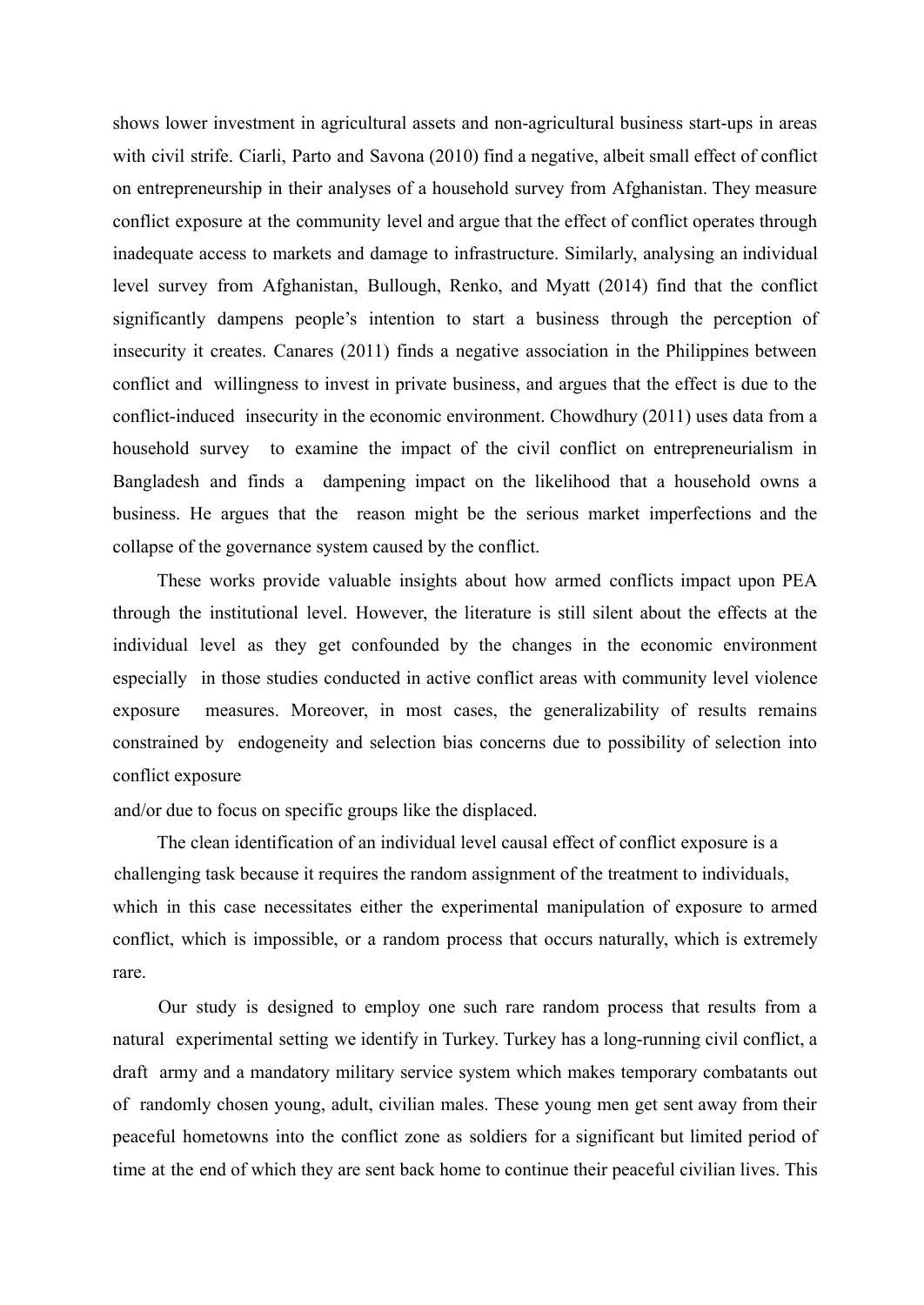random exposure to the conflict environment gives us immunity to endogeneity biases. Because our subjects are civilians who randomly find themselves in a temporary combatant role, we are also immune to possible biases that come with studying specific subpopulations. Relatedly, we are able to isolate our results from the possible confounding effects of any conflict induced deterioration in the economic environment because we study the behaviour of people living in peaceful locations with no such deterioration. Finally, our design allows us to observe and measure in a precise and individual-specific way the conflict environment each individual was immersed in as well as the specific violent experiences he had in that environment. Hence, our measures give us clean control and treatment groups and enable us to comprehensively study the effects of different types of exposure.

Below, we present our study design and our identification strategy in detail.

## **3. Research Design**

# **3.1 Identification Strategy: The Civil Conflict in Turkey**

Since 1984, Turkey has been suffering from an insurgency campaign led by the Kurdish separatist guerrilla organization the Kurdistan Workers' Party (PKK). The PKK was first founded with the goal of establishing an independent Kurdish state in southeastern Turkey though later in the 90s it appeared to have rolled back on its goal to a federational structure that would grant more autonomy to the region. And as Figure 1, which maps the distribution of total combatant casualties of the PKK and the Turkish armed forces in the 1984-2018  $period<sup>2</sup>$ 

demonstrates, the armed conflict has remained geographically concentrated in the southeastern and eastern parts of the country over the years.

<sup>2</sup>The data come from the Turkish State-PKK Conflict Event Database (Kibris, 2021).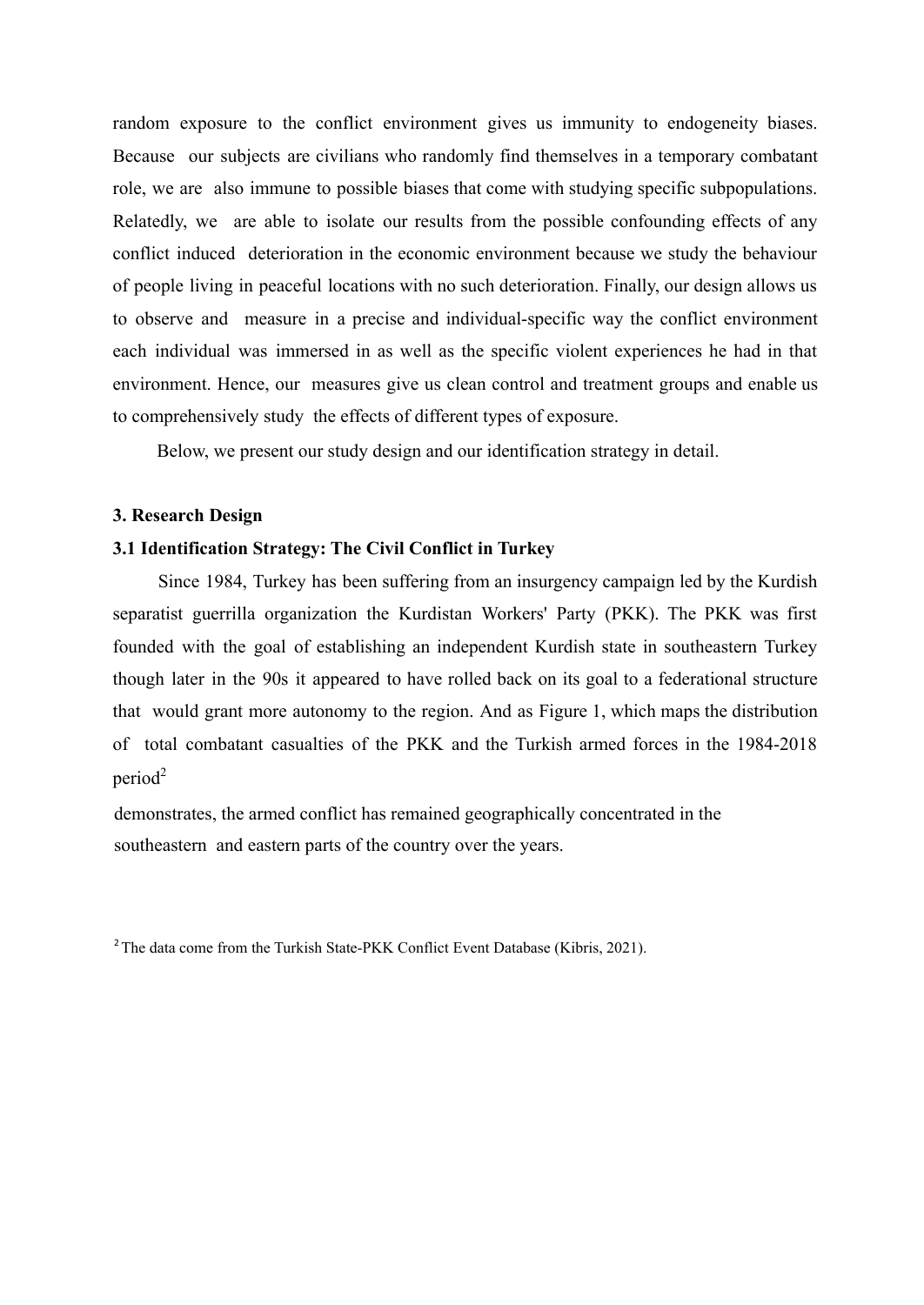

**Figure 1. Geographical**

**distribution of total combatant casualties in 1984-2018**Turkey has a draft army and a mandatory military service system that requires each Turkish man to serve in the army for about 15 months<sup>3</sup> when he turns  $20<sup>4</sup>$ . The drafted young men are first subject to a basic training program that lasts about a month and then are sent to military bases all over the country to serve the rest of their terms. They can be assigned to any military base in the country that has room for newcomers except those in their home district, and the assignments are randomly made via a lottery system. Under this system, the General Staff first determines the needs and availabilities of all the bases and declares them to the Ministry of Defense. A random matching between the draftees and bases is then conducted. In the 80s and early 90s the matching was literally done via having people draw names from a bag whereas in later years a computerized system was installed.<sup>5</sup> As a result of this lottery assignment system, a significant portion of the drafted young men are assigned to military bases in southeastern and eastern Turkey and get actively involved in the armed conflict against the PKK. Because assignments are conditional on the need and room for newcomers, the size of that portion changes across draft periods (of which there are four every year) making it difficult to give an exact number. However, the fact that the Turkish land forces are composed of four major armies two of which (the 2nd and 3rd army) are located in eastern and southeastern Turkey, and that the size of those two armies comprise about 45% of the total land force can give a rough idea about the size and significance of that portion.<sup>6</sup>

<sup>3</sup>The required length of service varied slightly over the years. We provide details about the changes in regulations in Section 3.2.

<sup>4</sup>Those still in higher education at age 20 are allowed to have their services postponed until graduation or until they turn 28 depending on whichever comes first.

<sup>5</sup> An official statement of this lottery system can be found on the information brochures for the prospective draftees by the Army Enrolment Services of the Turkish Defence Ministry (https://asal.msb.gov.tr/Content/Upload/Docs/erbas\_er\_brosür.pdf).

<sup>6</sup> 39.3% of our survey respondents declared to have served in eastern and southeastern locations.

The Turkish setting, with its long-running civil conflict that is geographically

concentrated in eastern and southeastern regions of the country, the mandatory military service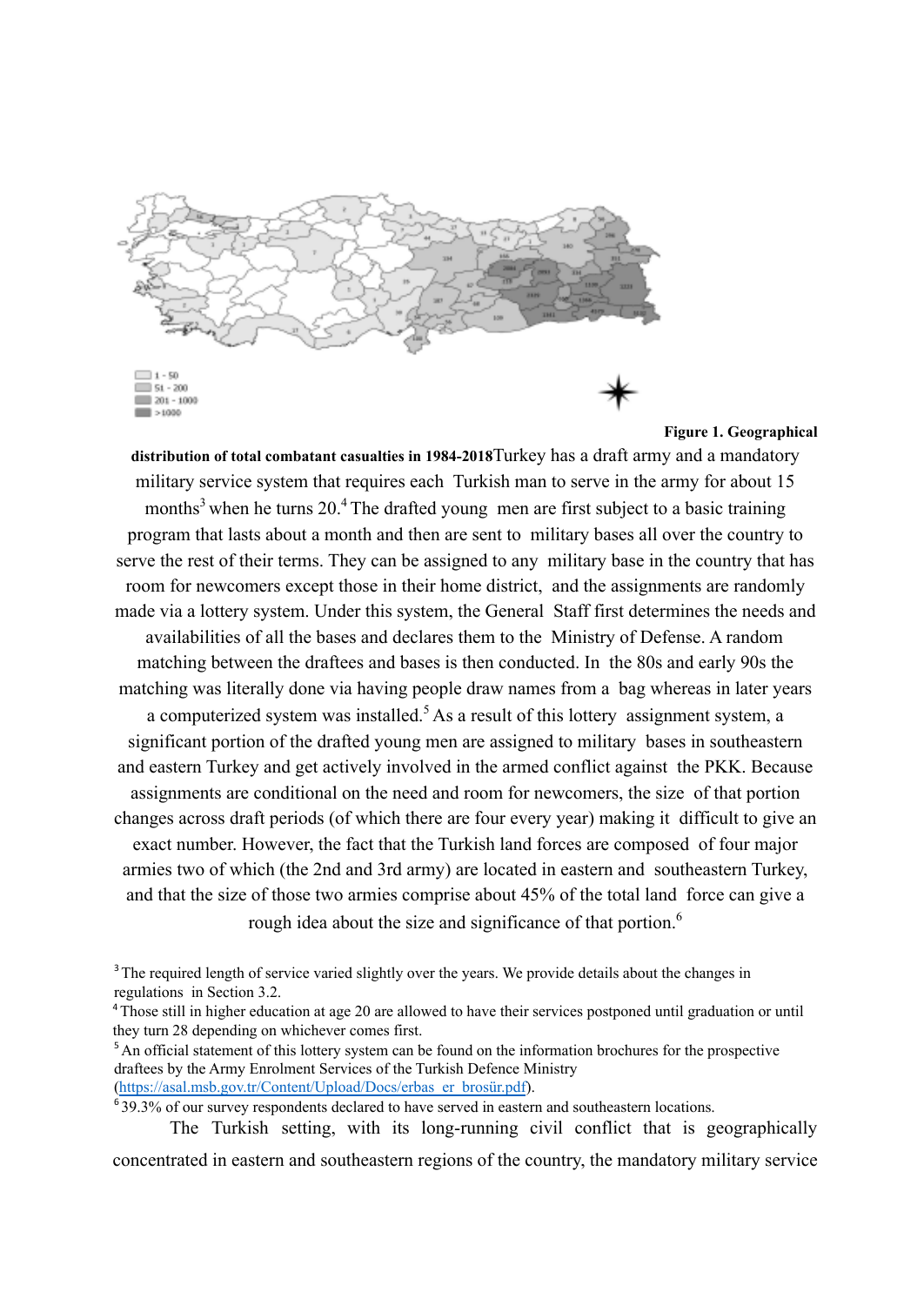requirement that creates temporary soldiers from civilians, and the lottery mechanism that randomly assigns drafted young men to military bases all over the country, creates a natural experiment setting in which individuals are randomly exposed to an armed conflict for a significant period of their lives. This setting, therefore, removes the risk of endogeneity between exposure to armed conflict and behavior. Moreover, because the civil conflict in Turkey has been geographically concentrated in eastern and southeastern Turkey, for those individuals from other, non-conflict regions, time in the army constitutes their only personal exposure to the armed violence of the conflict. The ability to study such isolated exposure constitutes another very important advantage the Turkish case offers. At the end of their terms, these young men go back to their peaceful hometowns and engage in economic activities under normal economic conditions. Thus, we have a setting where we can study the individual level impacts of conflict exposure on economic behavior without the confounding effects of conflict induced changes in the economic environment. Finally, because one gets drafted at the age of twenty or right after graduating from college, exposure to armed conflict violence takes place before individuals get set in their careers.

This study builds on these important advantages. It is part of a larger project that aims to understand the individual level political, social, and economic impacts of political violence exposure in a civil conflict context. As part of the project, we designed, and with the help of a professional survey company, conducted a field survey in the (peaceful) Western districts of Turkey in 2019 with 5,024 randomly selected adult males at their residential addresses. At each randomly selected address, the eligible participant was the "man of the house" who completed his military service<sup>7</sup> sometime between 1984 and  $2014<sup>8</sup>$ . Ethical approvals were received from the European Research Council Executive Agency, the Humanities and Social Sciences Research Ethics Committee of the University of Warwick and the Research Ethics Committee

<sup>&</sup>lt;sup>7</sup>We excluded those who were exempt or served an irregularly short period of time due to special circumstances such as health problems.

<sup>&</sup>lt;sup>8</sup> We focused on the 1984-2014 period both because the 90s was the most intense period of the conflict and because the Turkish army has been going through structural changes since 2014. With new legislation enacted in December 2014, the army instituted what is called "contract soldiers" and started to employ professional soldiers on fixed term contracts. Even though the Turkish General Staff never officially declared or admitted so, the rumour on the street is that these contract soldiers are to replace the draft ones especially in the conflict zone as part of a move towards a professional army. The Turkish State-PKK conflict event dataset (Kibris, 2021) supports these rumours as most security force casualties of the conflict after 2014 are professional soldiers. Moreover, with enough professional soldiers in place, regulations were relaxed after 2018 to allow civilians to pay their way out of military service.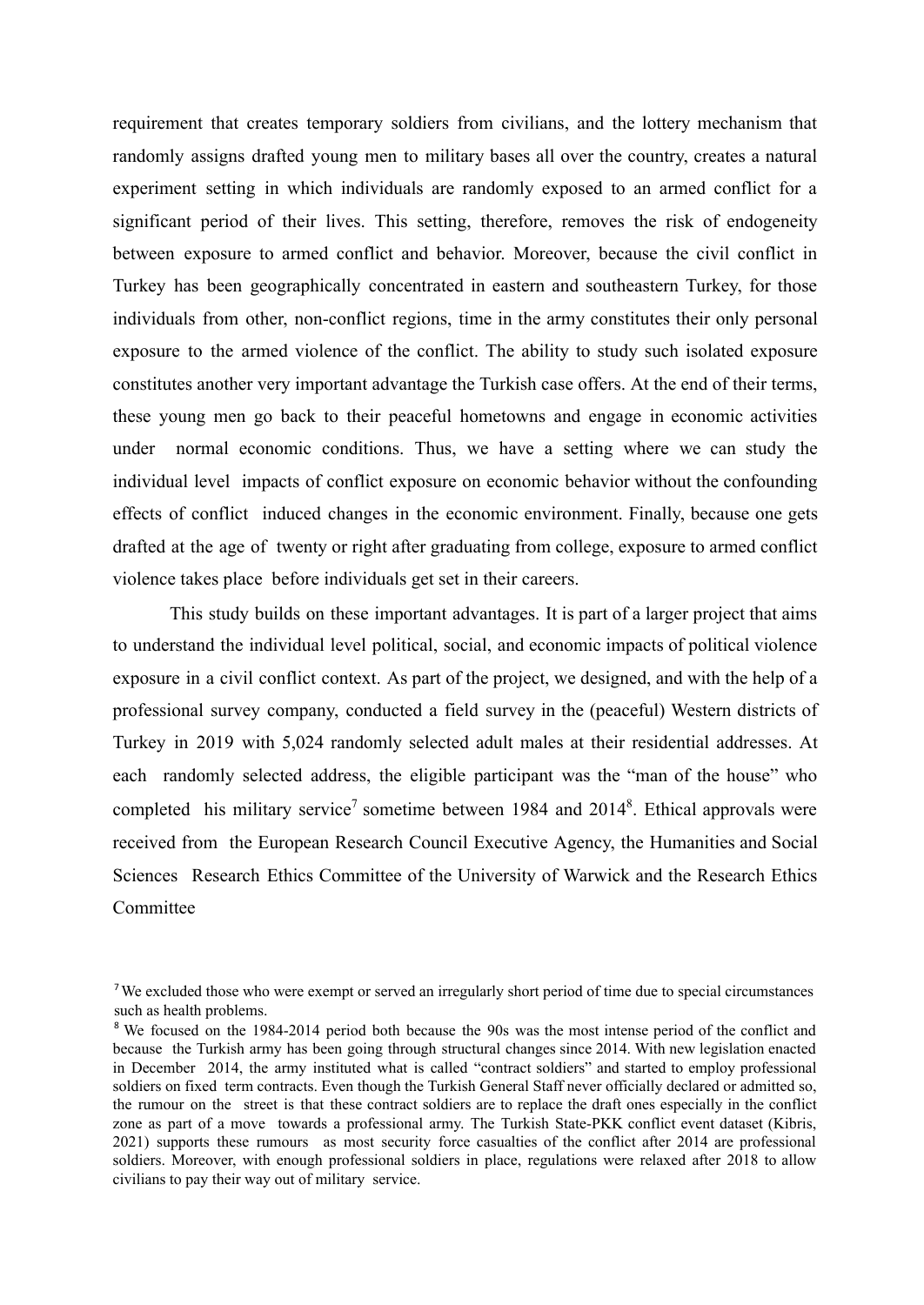of Sabancı University. A pilot with 250 randomly selected participants was conducted to test the questionnaire and field organization before we embarked on the main field study. The survey questionnaire was designed to collect information on a wide range of economic, social, and political attitudes including entrepreneurial activity. Interviews were conducted in Turkish in respondents' addresses by extensively trained interviewers. This allowed us to lower the opportunity cost of participating in our study by maximizing respondent comfort and privacy which potentially increased the response rate while minimizing potential response biases that may result from unnatural and/or public settings. We trained the interviewers in a two-full-day training program in groups of 6. The second day of training was completely devoted to field practice. We accompanied each interviewer on this practice day as well as on his/her first day of the main study on the field to make sure that all implementation rules and procedures were properly followed. The response rate, calculated as the number of completed questionnaires divided by the number of addresses in which eligible men had been identified, was 83%<sup>9</sup>. Informed consent was obtained from all participants. The sample was randomly selected by the Turkish Institute of Statistics (TUIK) in proportion to population from 29 districts in the country. To capture isolated exposure to the conflict during military service and unconfounded individual level effects, we set the inclusion criteria for districts as being outside the conflict zone which we operationalized as having experienced at most 6 minor conflict events in the 1984-2018 period<sup>10</sup>; having at most 15% of its current resident population born in a district in Eastern (NUTS1) Turkey; and being representative of the socioeconomic structure of its region. Figure 2 maps the sample distributions alongside the distribution of combatant casualties to visualize the clear separation between the sampling and the conflict zone.

<sup>&</sup>lt;sup>9</sup> Compared to Europe and North America, survey response rates are usually high in Turkey due to cultural reasons, but we would also like to credit the questionnaire design, the field organization, the intense and effective interviewer training, and the trust and acclaim the public holds for the partner Sabancı University for the welcome we received.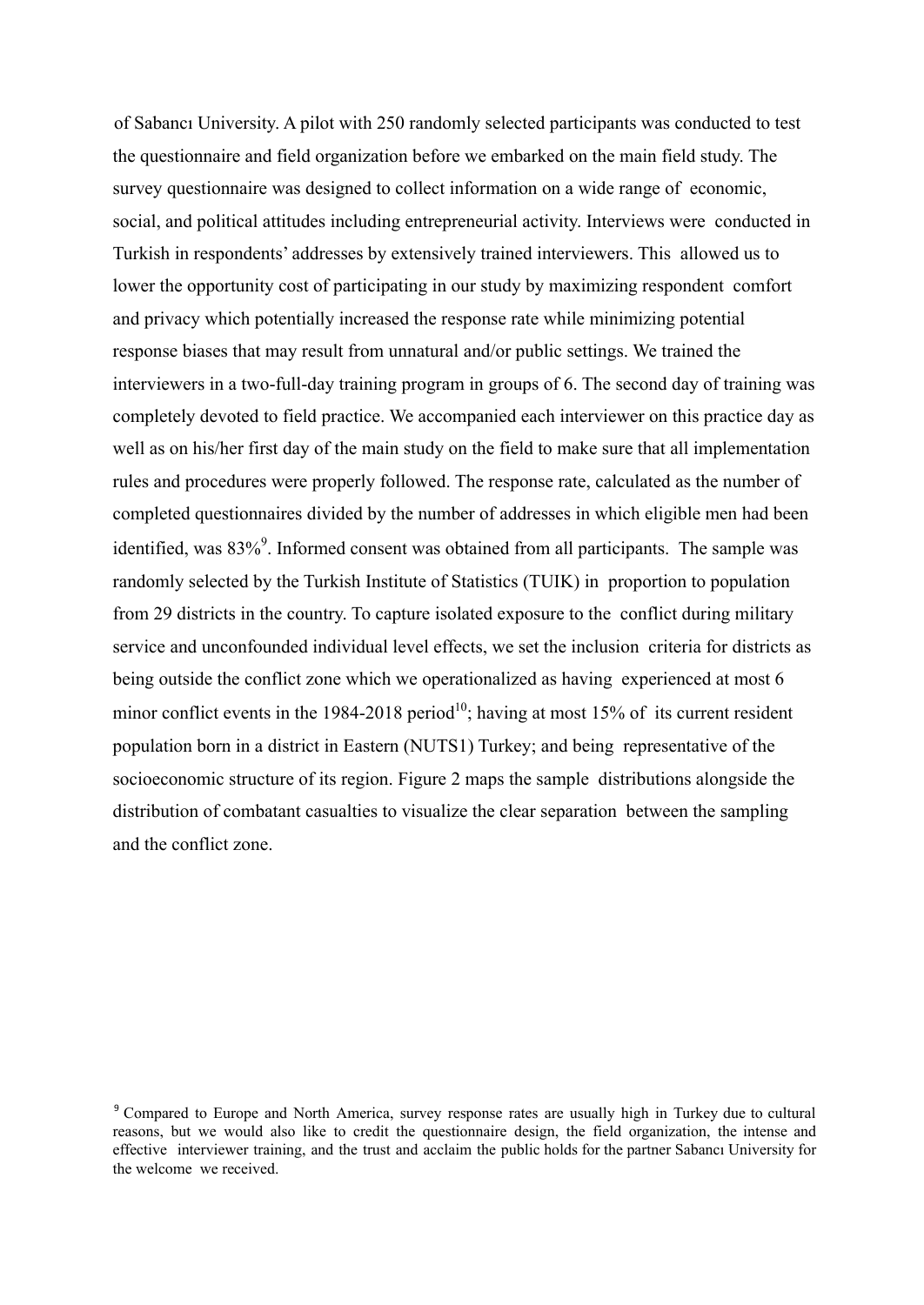<sup>10</sup> Mean number of total conflict events in the 1984-2018 period in districts outside the eastern regions (NUTS1) is 6 (*TPCONED* (Kibris, 2021)).

# **Figure 2. Sampling distribution versus the distribution of combatant casualties**

Sample Distribution Distribution of Combatant Casualties, 1984-2018



To identify exposure to the conflict we asked our respondents when, where and for how long they served in the army. We also asked them about their specific experiences of armed violence during service. Military service is culturally highly revered and associated with manhood in the Turkish culture. It is such a significant experience in a man's life that men

remember it in detail, and it is a common topic of conversation. Of the 5,024 respondents only

5 did not answer our questions on their military service. Figure 3 maps the geographical

distribution of the military placements of our respondents at the district level.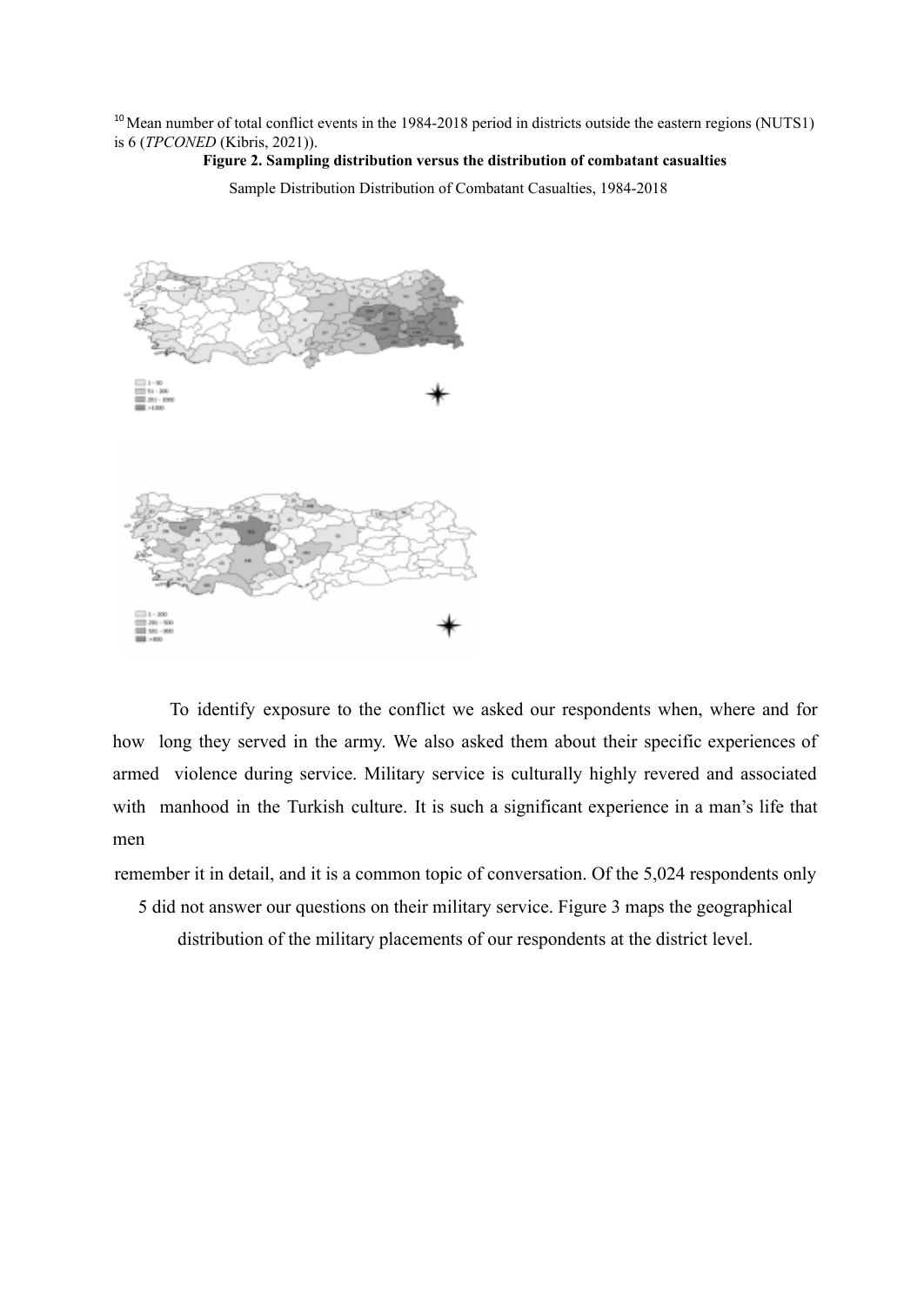

We must emphasize that, because sending their sons to the army involves serious risks, this assignment system and its fairness have always been under scrutiny by the public and the media in Turkey, especially during times of high conflict intensity as more draftees lost their lives. Therefore, the randomness of base assignments is a feature of the drafting system that has always carried great political costs. Consequently, the Turkish Ministry of Defence and the General Staff emphasize in all their communications that the system does not discriminate. This is also what we heard in all the communications we had with army officials. It must also be noted that the list of fallen soldiers in the conflict zone includes close relatives of high-level

politicians and army officials.<sup>11</sup> The high level of trust Turkish people have in the army also attests to the fairness of the system. We asked our respondents how much they trusted in various institutions in the country ranging from the Parliament to NGOs. With nearly 75% indicating high trust, we found the army to be by far the most trusted institution.<sup>12</sup> Finally, the balance tests we present in Section 3.3 on pre-military characteristics of our respondents indicate no bias in assignments with respect to these characteristics and as such provide further empirical evidence of the randomness of the assignment system.

## **3.2 Our Exposure and Entrepreneurship Measures**

Our first variable of interest, *Exposure to Armed Conflict Environment (ACE)*, is the intensity and duration of exposure to the armed conflict environment which we measure by the standardized number of combatant casualties during the time of a respondent's military service in the district of the base he was assigned. Data on combatant casualties come from the Turkish State-PKK Conflict Event Database (Kibris, 2021).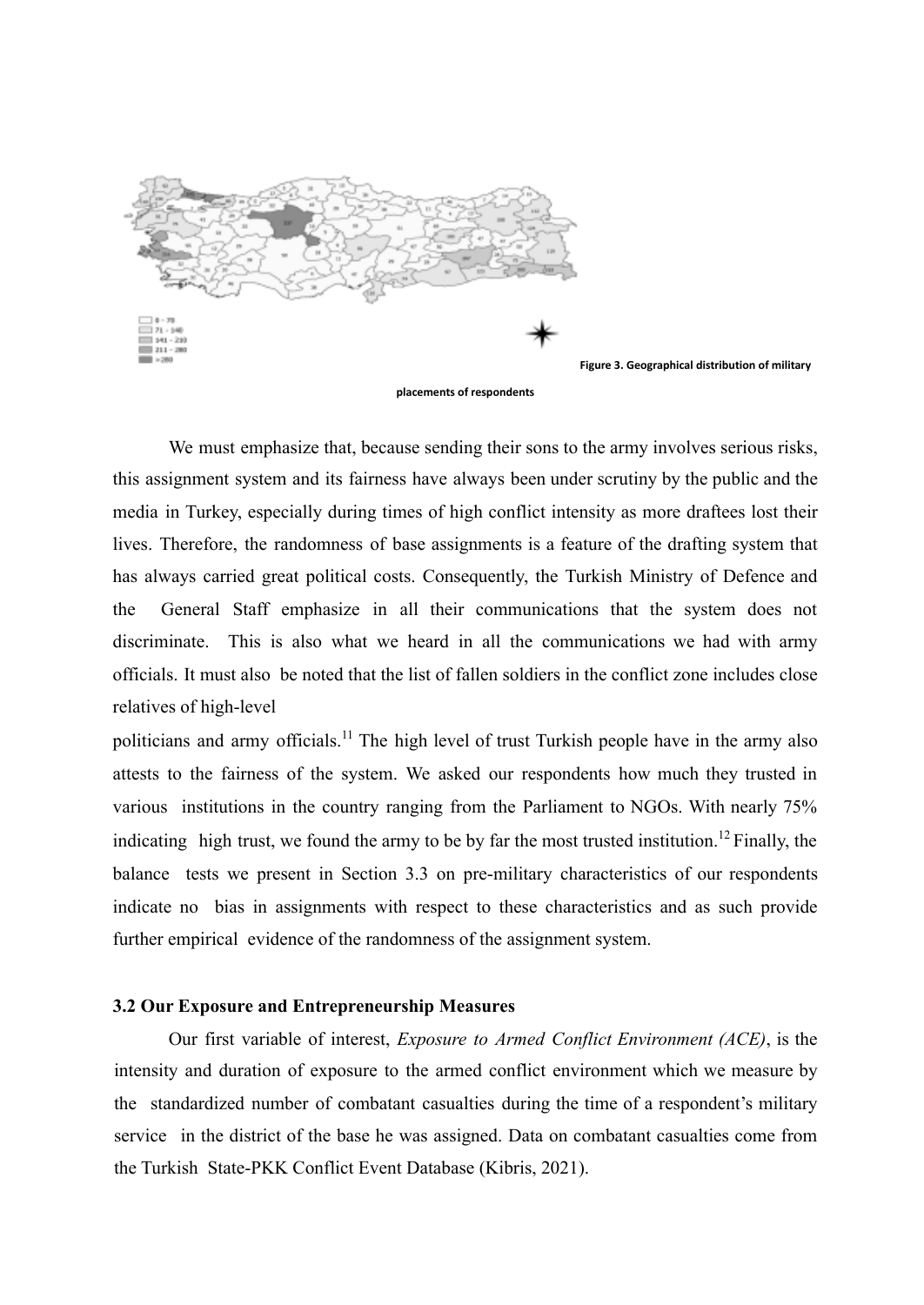ACE captures the individual level of exposure to the conflict environment with high geo-temporal precision since for each respondent it accounts for the intensity of armed clashes in his base district during the time he was there as a soldier. As such, it is not only sensitive to the place and time of service but also to its duration. And, compared to measures that rely on a person's retrospective and subjective assessment of his armed violence exposure, ACE is drastically more immune to response and recall biases as it is based on objective facts. Relatedly, because it is based on mandatory service requirements which legally enforce the continuous presence of each individual in the place and over the duration of his service, ACE does not admit any possible unobserved movements across different environments and thus captures certain exposure to the environment defined by those geotemporal parameters.

As can be inferred from its definition, ACE is determined by four exogenous and individual-specific components. The first component is timing which is determined by the date of service in the army, and as per the age requirement in the law, it is determined by birthdate. The second component is duration which is determined by length of service as dictated by the regulations in place when the time comes for an individual to serve in the army. The regulations about the required length of service were changed four times over the period we consider.

While the requirement for rank-and-file was 18 months in the 80s, it was taken down to 15

months in 1992, brought back to 18 months in 1995, back down to 15 months in 2003, and finally was reduced to 12 months in 2014. The third component is the intensity of the armed conflict around the base during service which we measure by the number of combatant casualties. Note that an individual can control or influence or anticipate neither his birthdate, nor the timing or content of any legislation change, nor the conflict events that are to happen around his base while he is in the army. Thus, these three components are, by definition, exogenous. Finally, the fourth component is the location in terms of the county of the military base an individual is sent to. As we discuss in detail above, this last component is also exogenous since it is determined randomly by the assignment lottery. Hence, ACE identifies exogenous and individual-specific exposure to the conflict environment.

One feature of the military service system in Turkey that we need to note here is that it incorporates some rank and duration differentiation in terms of education level. While

 $11$  A recent example is Mr. Babacan who was the secretary of state when his cousin died in 2007 in a PKK attack on the Çeltikli outpost in Bitlis while doing his military service.

 $12$  The percentage of those indicating high trust goes down to 43% for courts and 35% for the parliament.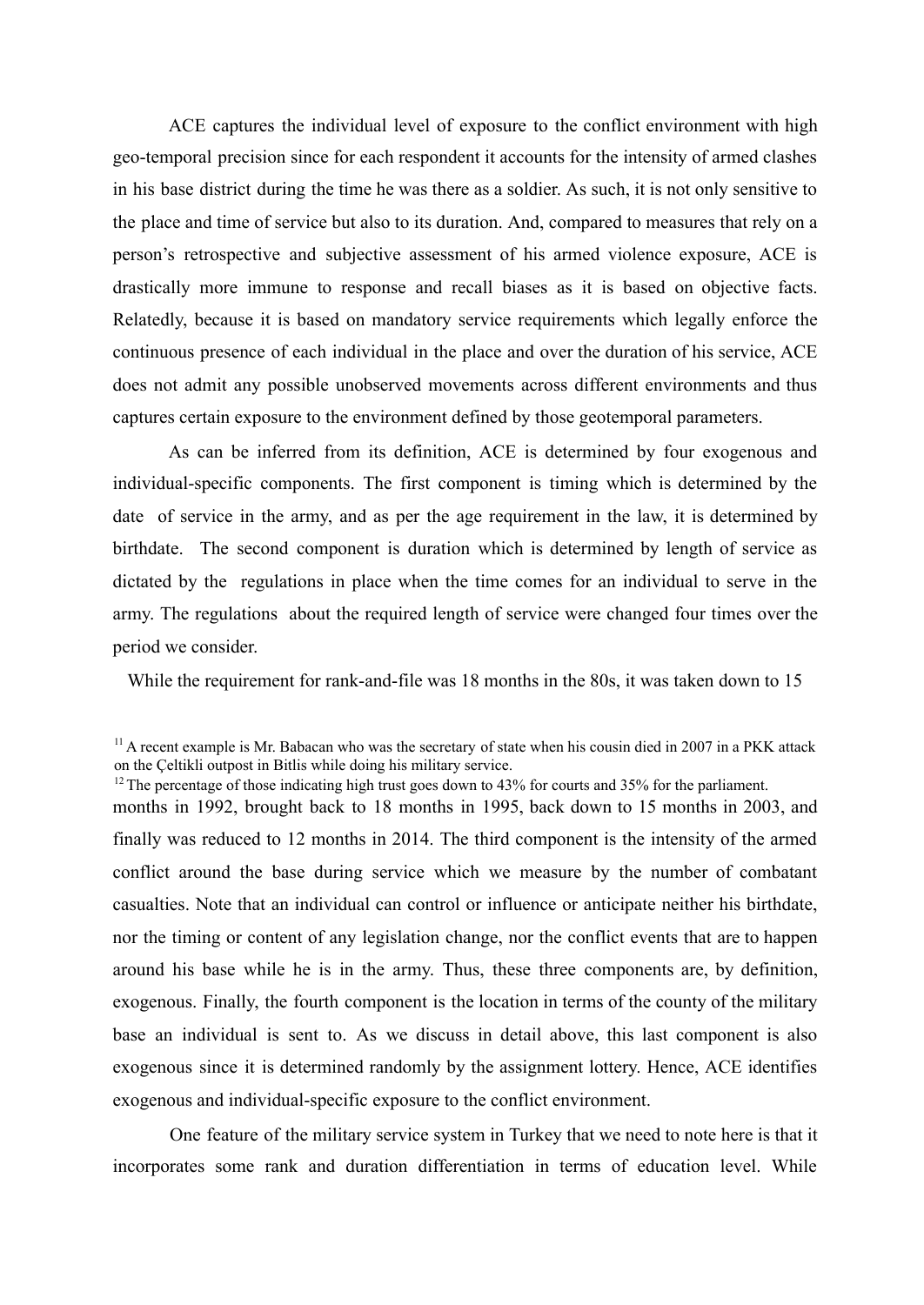individuals with less than a college degree are all designated as regular-term rank-and-file soldiers, college graduates<sup>13</sup> might serve as reserve officers. Whether a college graduate serves as a reserve officer depends on the number of reserve officers needed by the army in that draft period, which is usually small and less than the number of college graduate draftees. To resolve this imbalance, draftees are given a chance to choose between rank and file and reserve office. Because reserve office comes with higher rank and somewhat better conditions (working hours, payment, accommodation etc.), to provide a balancing incentive, those college graduates who choose rank-and-file are then entitled to serve half the regular term.<sup>14</sup> Note that, as mentioned above, our measure of conflict exposure, by incorporating the length of military service, already accounts for the variation in duration of exposure.

What is important for our purposes is that because the need for reserve officers is expected to be higher in administrative headquarters of the army forces, most of which are located in major (western) centers like Ankara, Istanbul and Izmir for bureaucratic as well as strategic purposes, and because militarily it is better to employ soldiers for a longer period once they gain combat experience at bases in the conflict zone<sup>15</sup>, the availabilities in the lottery for college graduates (independent of the rank) are slightly skewed towards western locations. Nevertheless, while the percentage is lower compared to those with less education, a significant

portion of college graduates still get assigned to bases in the conflict zone. In our data, 30% of the college graduate respondents declared to have served in bases in Eastern (NUTS1) Turkey, whereas that percentage is 40% for those with less education.

Note that although college graduates are able to choose between rank-and-file and reserve office, they are not able to select themselves into Western locations as they are also subject to the same lottery system that randomly assigns draftees to bases. In fact, in Section 3.3 we empirically confirm that two options do not differ in terms of their likelihood of getting assigned to a base in the conflict zone. Moreover, in what follows, we control for education in all our statistical models. Finally, as further proof that it is not biasing our estimates, alongside

<sup>&</sup>lt;sup>13</sup> It must be a minimum 4-year college degree. Therefore, those with 2-year community college degrees do not qualify.

<sup>&</sup>lt;sup>14</sup> In case the mismatch between supply and demand continues, a lottery is held among the candidates. The Law on Reserve Officers (Law number 1076, https://www.mevzuat.gov.tr/MevzuatMetin/1.3.1076.pdf) details the rules, regulations and procedures concerning reserve office.

<sup>&</sup>lt;sup>15</sup> As it takes time for a newly drafted soldier to gain combat/field experience, relying on half-term soldiers is less than ideal for bases in the conflict zone.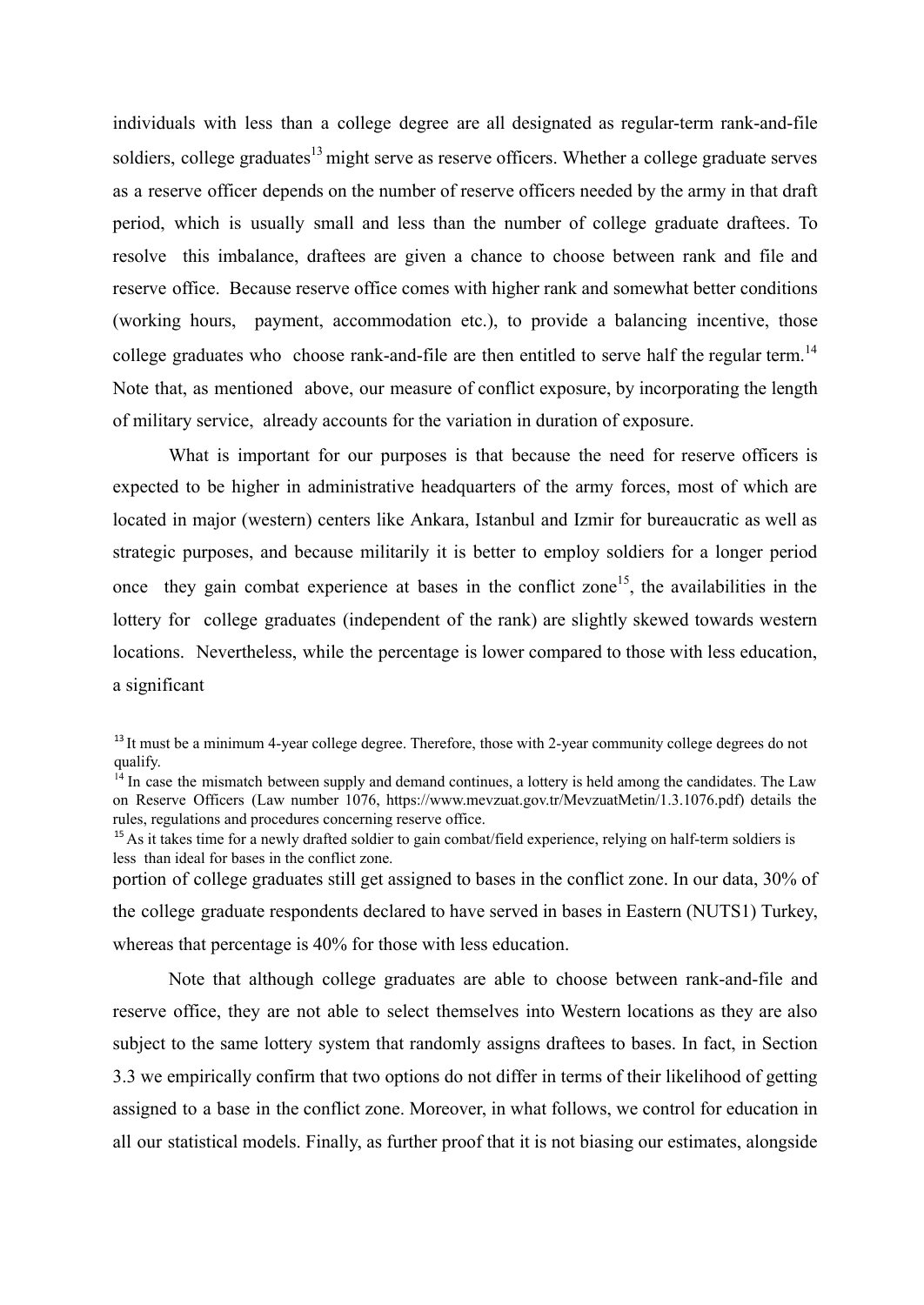the full sample results we also report in all our regression tables the results we get when we exclude college graduates from our sample.

Apart from ACE, to have a more detailed understanding of their personal experiences, we also asked our respondents whether they ever got wounded in armed clashes or anyone around them got killed or hurt in armed clashes during their military service. *Traumatic Direct Experiences* (*TDE*), which is our second measure of conflict exposure, is a binary variable that takes on the value 1 in the case of any such experience. Two percent of our respondents declared they got wounded in armed clashes and 13 percent reported that others around them got killed or hurt during their military service at a base in the conflict zone.<sup>16</sup>

In her book, which contains in-depth interviews with 42 such individuals who had served in bases in the conflict zone, Merter (1998) presents detailed qualitative accounts of the experience that our exposure measures are designed to capture quantitatively: "Ahmet was a reserve officer with an MA degree in economics. He shows a photo of a mountainous terrain, this is where his friend got shot by the PKK. "It took the helicopter 5 hours to get to us, my friend was dead by then."" (p.9); "It was only 2-months into my term. I got the night watch. I was told that terrorists had cut the head off a soldier who had fallen asleep on watch right here. It was pitch dark and I was alone. It was the scariest experience of my life." (p. 40); "Attacks on bases were very common. All of a sudden bullets start raining from the sky, the whole world shakes  $(p.43)$  ... This should be done by professional soldiers not ordinary civilian kids like us." (p.45) The accounts we heard on the field from our respondents were similarly traumatizing: "One of our teams got attacked on the hills. They brought in the wounded and the dead with helicopters. The commander told me to wash the blood off the helicopter floor.

<sup>16</sup> Not surprisingly, one is more likely to experience violent events in high conflict intensity locations. However, because the percentage of those with such experiences is low, the correlation between ACE and TDE remains at 0.28.

It was everywhere, I still can smell the stench." (author's personal notes from the field). As described in these anecdotes, being a soldier in the conflict zone means immersion in a tense, scary and fatally risky combat zone with high military vigilance. Unfortunately, in many cases the experience also involves traumatic violent events like getting hurt or having others around get hurt.

Alongside these conflict exposure measures, we also include in our statistical models age, education and minority status as pre-treatment controls that might be associated with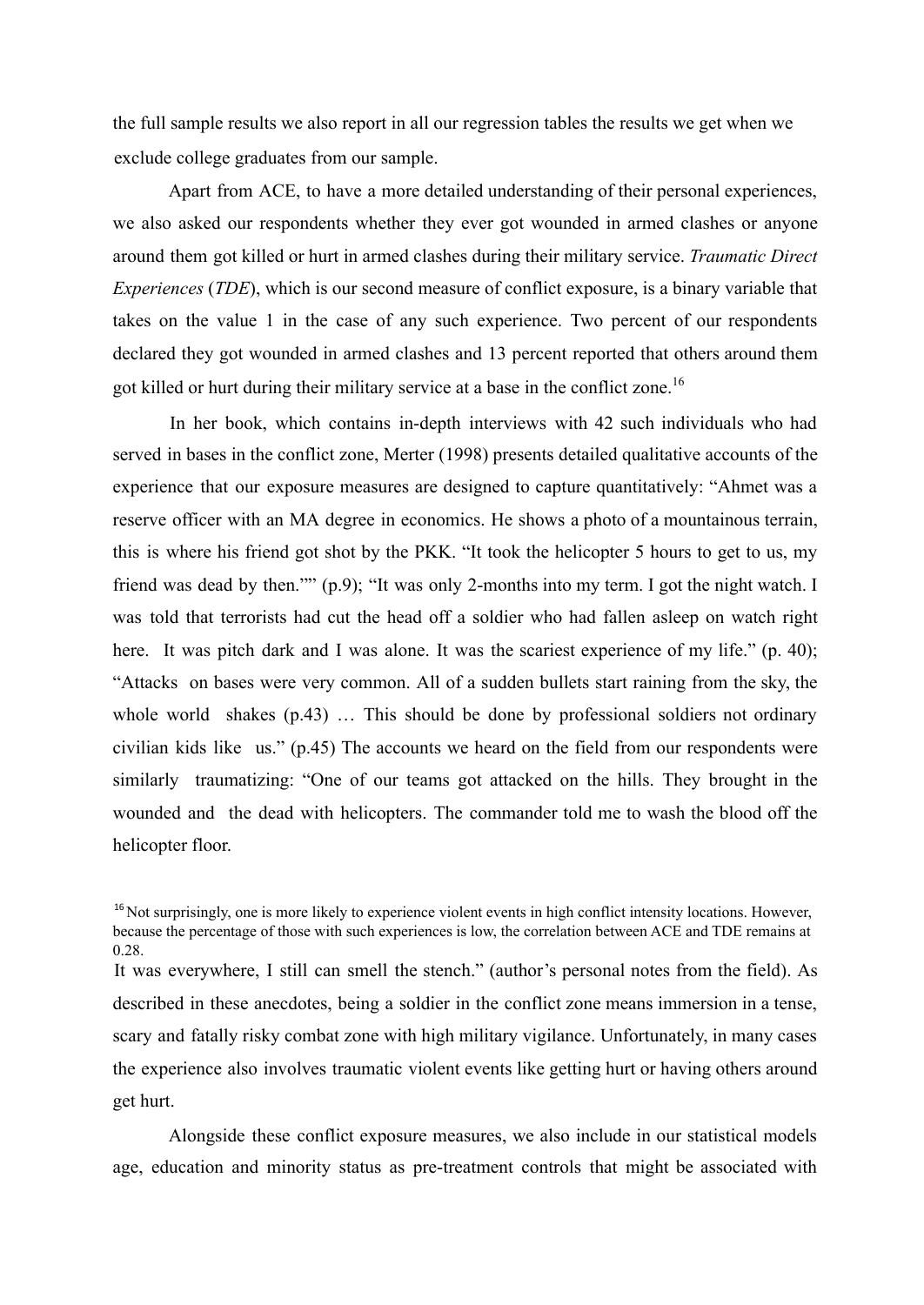economic behavior. Age is the age of the respondent at the time of the survey<sup>17</sup>, Minority is a dummy variable that takes on the value 1 if the respondent belongs to an ethnic minority, and *Education* is a categorical variable that ranges from 1 (received no schooling) to 16 (PhD graduate) and measures the education level of the respondent.

Our first dependent variable, *entrepreneurship,* is a binary indicator of entrepreneurial activity. The variable is derived from a question that asks whether a respondent has ever tried setting up his own business. Because it takes into account all entrepreneurial ventures throughout a person's career, this is a more comprehensive measure of entrepreneurial inclinations than measures built on current employment status as most commonly used in the literature. Also, because one usually serves in the army at a young age (20 for most) before engaging with his career, *entrepreneurship* captures those ventures that took place after conflict exposure.

We also asked those who ever attempted to setup a private enterprise what happened to their business(es). Based on the answers, we constructed the ordered categorical variable, *success,* which takes on integer values from 0 to 4 denoting increasing levels of success in entrepreneurship.

Finally, we asked our respondents about their current employment. Based on the answers we constructed a binary indicator of *current self-employment status* which takes on the value 1 if an individual is working as a business owner or is a farmer working his own land, and zero otherwise.

Table 1 presents an overall summary view of our data. It shows the mean, standard error, minimum, maximum, and median for each variable we use in this study as well as the number of observations. The corresponding survey questions and the derivation of variables are presented in detail in the Appendix.

<sup>17</sup> Age (at the time of the survey) is a pre-treatment variable because it is determined by birth year.

One can observe that there is considerable heterogeneity in conflict exposure as well as in entrepreneurial activity and success, and that current self-employment status substantively underrepresents overall entrepreneurial experience of individuals.

**Table 1. Summary statistics**

|  | Mean | <b>Standard error</b> | Min | Max | Median | Number of<br>observations |
|--|------|-----------------------|-----|-----|--------|---------------------------|
|--|------|-----------------------|-----|-----|--------|---------------------------|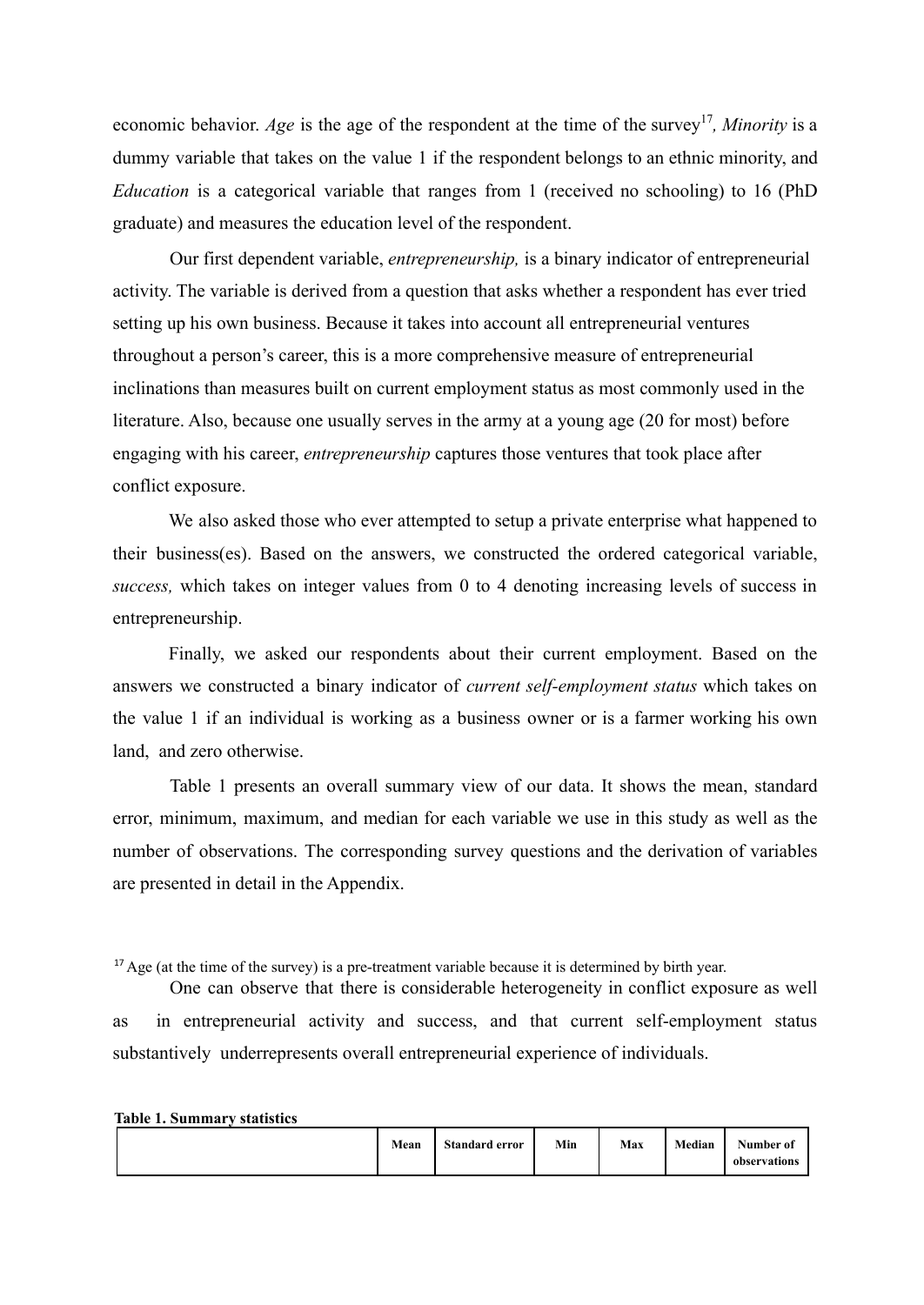| <b>Conflict exposure</b>                                           |              |       |              |                |                |       |
|--------------------------------------------------------------------|--------------|-------|--------------|----------------|----------------|-------|
| Exposure to the Armed Conflict<br>Environment (ACE) (standardized) | $\mathbf{0}$ | 0.014 | $-0.297$     | 9.917          | $-0.297$       | 5,019 |
| Traumatic Direct Experiences (TDE)                                 | 0.132        | 0.005 | $\mathbf{0}$ | $\mathbf{1}$   | $\mathbf{0}$   | 5,005 |
| Entrepreneurship<br>Entrepreneurship                               | 0.504        | 0.007 | $\theta$     | $\mathbf{1}$   | $\mathbf{1}$   | 5013  |
| <b>Success</b>                                                     | 2.397        | 0.021 | $\mathbf{0}$ | $\overline{4}$ | $\overline{3}$ | 2511  |
| Current self-employment status                                     | 0.354        | 0.007 | $\mathbf{0}$ | $\mathbf{1}$   | $\mathbf{0}$   | 5019  |
| Demographics                                                       |              |       |              |                |                |       |
| Age                                                                | 42.393       | 0.104 | 28           | 62             | 42             | 5,024 |
| Height                                                             | 175.444      | 0.098 | 150          | 199            | 175            | 5,021 |
| Education                                                          | 6.061        | 0.038 | $\mathbf{1}$ | 16             | 6              | 5,020 |
| Minority                                                           | 0.094        | 0.004 | $\mathbf{0}$ | $\mathbf{1}$   | $\theta$       | 5,024 |
| Kurdish ethnicity                                                  | 0.068        | 0.004 | $\theta$     | $\mathbf{1}$   | $\theta$       | 5,024 |
| <b>World assumptions</b>                                           |              |       |              |                |                |       |
| Trust in institutions                                              | 2.517        | 0.011 | $\mathbf{1}$ | 5              | 2.5            | 5,010 |
| Trust in people                                                    | 1.987        | 0.016 | $\mathbf{1}$ | 5              | 2              | 4983  |
| Social participation                                               |              |       |              |                |                |       |
| Membership to social organizations                                 | 0.556        | 0.013 | $\mathbf{0}$ | 11             | $\mathbf{0}$   | 5024  |
|                                                                    |              |       |              |                |                |       |

# **3.3 Balance tests**

As discussed in detail above, our identification strategy relies on the mandatory military service system in Turkey which creates a natural experiment setting that randomly exposes young adult males to armed violence in a civil conflict setting. Randomization implies that draftees assigned to bases in the conflict zone and draftees assigned to bases in peaceful locations in the west should be similar in terms of their pre-military characteristics. The results we present in this section confirm that they indeed are.

To make sure that we conduct a comprehensive analysis we conduct these tests with all the pre-treatment characteristics on which we have data. Specifically, we conduct t-tests on age, ethnic background, height, and education level. To avoid any adhoc definition of the "conflict zone", we use two different classifications in these tests. The first one refers to those eastern districts with more than 50 combatant casualties over the course of the conflict<sup>18</sup>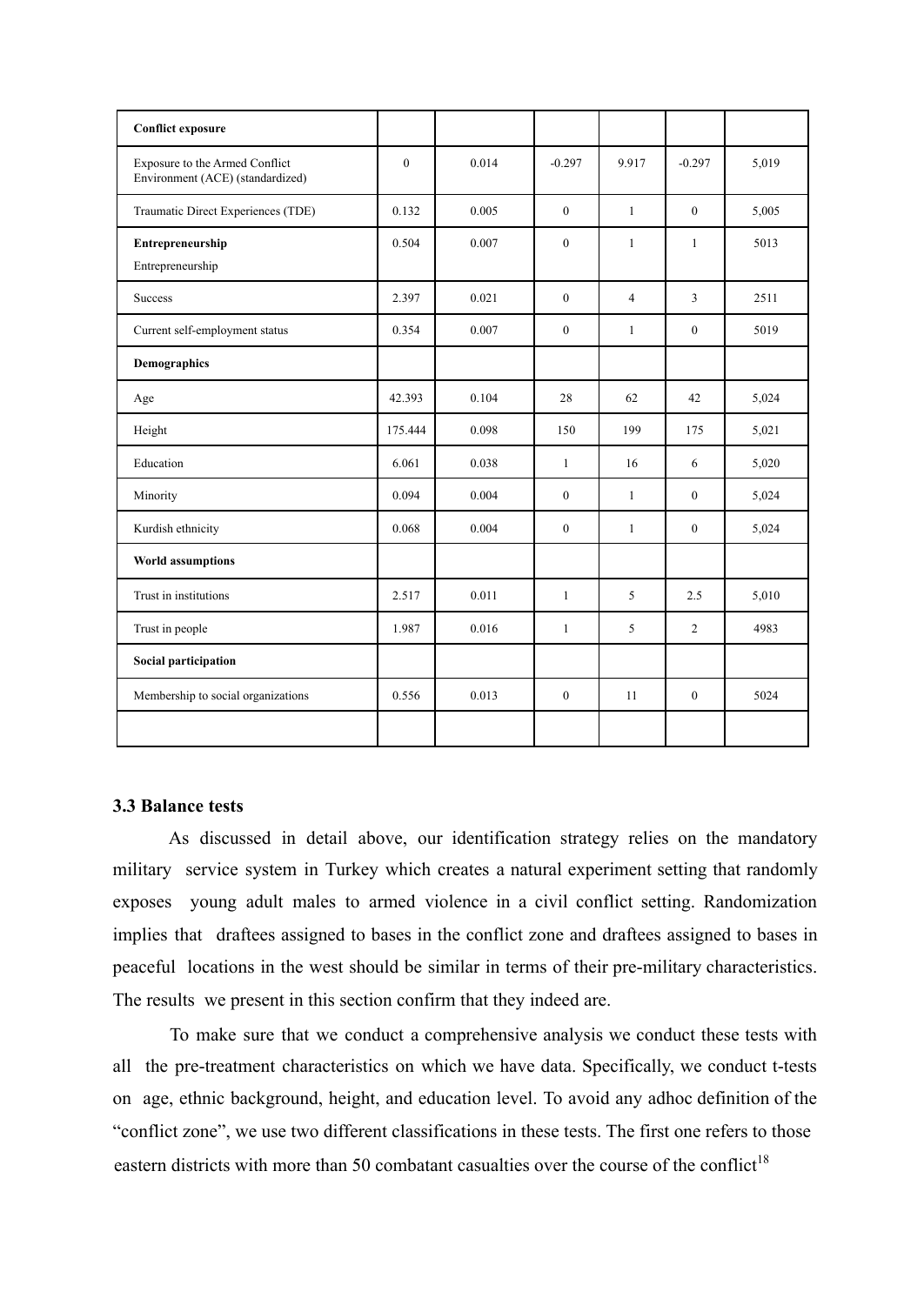(eastern districts colored by the two darkest shades in Figure 1), and the second one refers to the NUTS1 regional classification and designates the districts in the Northeastern, Southeastern and Central Eastern regions as the conflict zone.

The mean age in both groups is not statistically different from each other, indicating that there is no systematic bias across age groups in terms of the probability of getting assigned to the conflict zone.

Given the ethnic nature of the conflict, a non-random assignment system would be expected to differentiate among draftees in terms of Turkish vs. Kurdish ethnicity. However, the t-tests reported in Table 2 indicate no such difference regardless of the conflict zone definition we use. One might also expect a non-random assignment system to differentiate in terms of physical attributes, but the t-tests we report in Table 2 indicate no significant difference in terms of height either.

We then look into education level. As we discuss in detail above, college graduates are more likely to draw a western location from the assignment lottery. This is reflected in the sample as well. While 40% of respondents with less than a 4-year college degree declared to have served in eastern districts, this percentage drops to 30% for college graduates. Not surprisingly, as reported in Table 2, t-tests indicate that those sent to the conflict zone are less educated on the average. However, the difference disappears when college graduates (9.3% of the sample) are excluded from the sample. We also test whether college graduates serving as reserve officers differ from college graduates serving as half-term rank-and-file soldiers in their likelihood of getting assigned to a base in the conflict zone. We have 217 reserve and 252 half term rank-and-file soldiers in our sample. The results show that the two groups do not significantly differ from each other.

### **Table 2. Balance tests**

|                                     | Conflict zone defined as districts with<br>more than 50 combatant casualties                                         |      | Conflict zone defined as districts in eastern<br><b>NUTS1</b> regions |
|-------------------------------------|----------------------------------------------------------------------------------------------------------------------|------|-----------------------------------------------------------------------|
| Served outside the<br>conflict zone | Age<br>Served in the conflict zone                                                                                   | zone | Served outside the conflict Served in the conflict zone               |
| [0.715] 0.640 [0.522]               | Mean 42.349 42.425 42.309 42.446 Standard error 0.158 0.138 0.165 0.133 N 2164 2860 1975 3049 t-stat [p-value] 0.365 |      |                                                                       |

 $18\,50$  is the median number of total combatant casualties in districts with casualties. **Conflict zone defined as districts with more than 50 combatant casualties Conflict zone defined as districts in eastern NUTS1 regions Served outside the conflict zone Ethnicity (% Kurdish): Served in the conflict zone**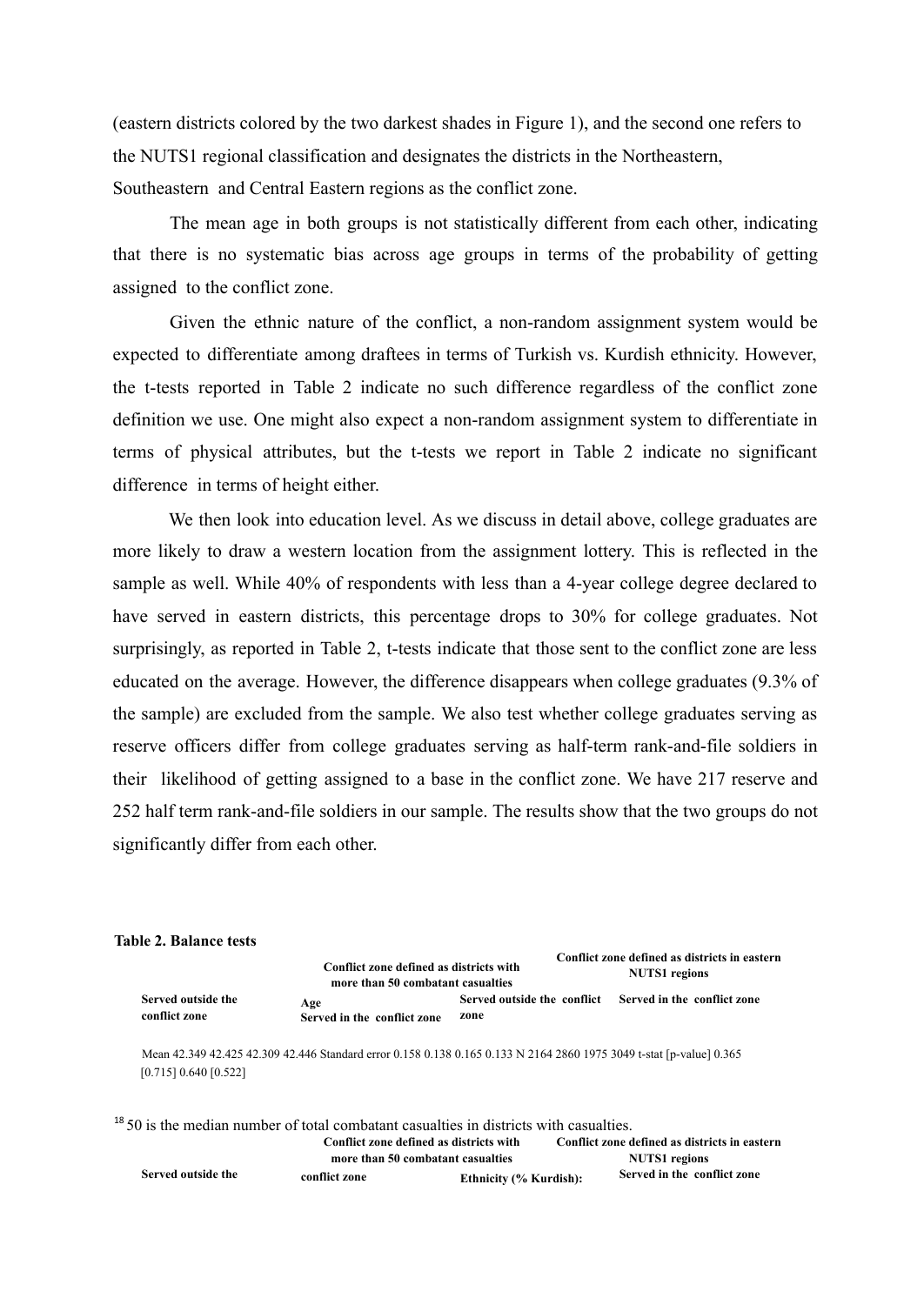**Served outside the conflict zone Served in the conflict zone**

Mean 0.067 0.069 0.066 0.070 Standard error 0.005 0.005 0.006 0.005 N 2,164 2,860 1,975 3,049 t-stat [p-value] 0.197 [0.844] 0.554 [0.580]

**Height (in cm):**

Mean 175.400 175.477 175.435 175.450 Standard error 0.148 0.131 0.155 0.127 N 2,162 2,859 1,973 3,048 t-stat [p-value] 0.392 [0.695] 0.074 [0.941] **Education:**

Mean 5.913 6.173 5.885 6.176 Standard error 0.056 0.052 0.058 0.050 N 2,161 2,859 1,972 3,048 t-stat [p-value] 3.376 [0.001] 3.716 [0.000]

#### **Education (excluding**

#### **college graduates:**

Mean 5.393 5.473 5.405 5.460 Standard error 0.044 0.039 0.046 0.038 N 1,994 2,559 1,831 2,722 t-stat [p-value] 1.354 [0.176] 0.935 [0.350]

#### **Rank (% of reserve officer**

**among college graduates):**

Mean 0.550 0.480 0.566 0.479 Standard error 0.038 0.029 0.042 0.028 N 169 300 143 326 t-stat [p-value] -1.462 [0.144] -1.755 [0.080] All p-values are two-sided.

The results of these tests attest to the randomness of deployments in terms of location. We now examine whether there is a selection of draftees into different roles and tasks at the bases they are deployed which might then introduce a nonrandom component into their specific experiences during their service and consequently jeopardize the randomness of our second exposure measure, TDE. If certain types are more likely to be selected for more dangerous duties, then the likelihood of getting hurt becomes endogenous to those characteristics. The important thing to note here is that while draftees take on different tasks at their bases ranging from kitchen duty to peripheral patrol, they do not select themselves into these roles. The task assignments are done by the military command at the base at the very beginning of draftees' terms before command officers have time to observe any behavioural characteristics. One might still suspect observable pre-military characteristics such as height, ethnicity, and education to influence these assignments. The balance tests we present in Table 3, however, demonstrate that those respondents who got hurt in armed clashes during military service do

not differ in any significant way from others in terms of their pre-military characteristics. Consequently, we see no ground to be concerned about certain types of draftees choosing tasks that can potentially be more dangerous or command officers selecting certain types into such roles.

## **Table 3. Balance tests on the likelihood of getting wounded**

**Not wounded Wounded**

**Age** Mean 42.382 42.967 Standard error 0.105 0.791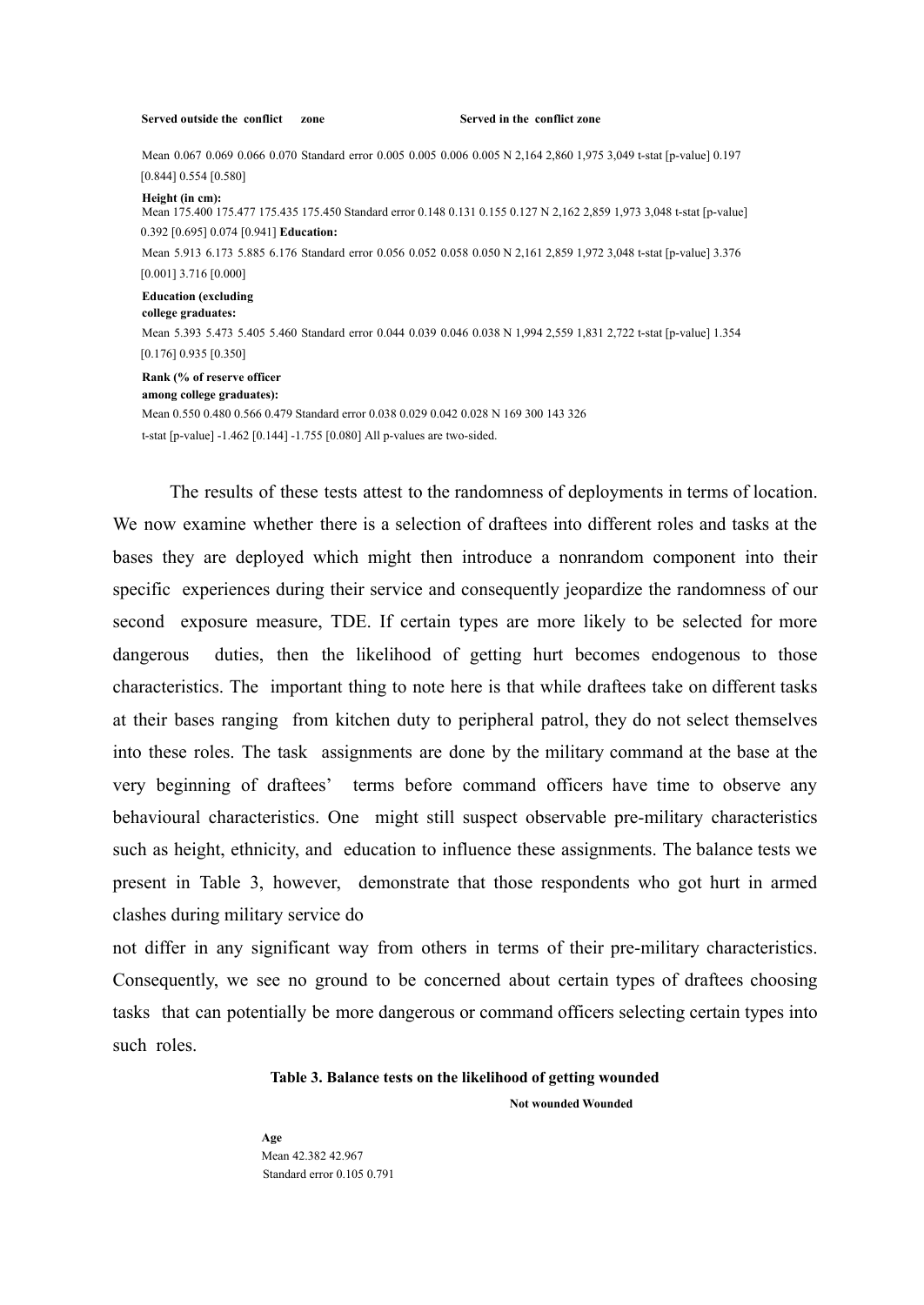N 4,932 **92** t-value [p-value] -0.757[0.450] **Ethnicity (% Kurdish):** Mean 0.069 0.054 Standard error 0.004 0.024 N 4932 92 t-value [p-value] 0.534 [0.593] **Height (in cm):** Mean 175.42 176.29 Standard error 0.099 0.685 N 4929 92 t-value [p-value] -1.181 [0.238] **Education:** Mean 6.064 5.913 Standard error 0.039 0.305 N 4928 92 t-value [p-value] 0.529 [0.596] All p values are double sided.

One might still be concerned that, even though soldiers cannot self-select themselves into different tasks, they might self-select into different levels of violence exposure by choosing how much risk they take in dangerous situations. To rule out the possibility of such a bias, we reran our main analyses on the likelihood of entrepreneurial activity with an alternative traumatic experiences measure defined as a binary indicator of observing a fellow soldier get hurt or killed in armed clashes. Still capturing a major traumatic experience, this measure is expected to be more immune to any possible self-selection into violence as it is about a misfortune that had happened to someone else. As the results we present in Table A1 in the Appendix confirm our results do not change in any significant way when we replace TDE with this alternative measure.

## **4. Results**

Table 4 presents the results we obtain on our binary indicator of entrepreneurial activity. Interestingly, we find that our two exposure measures have opposing effects on the likelihood of PEA. While individuals who serve in the army in high conflict intensity locations and times become less likely to try to setup a business of their own, those who directly experience traumatizing violent events in that environment become more than 40% more likely to become entrepreneurs than those with no such experiences.

Full sample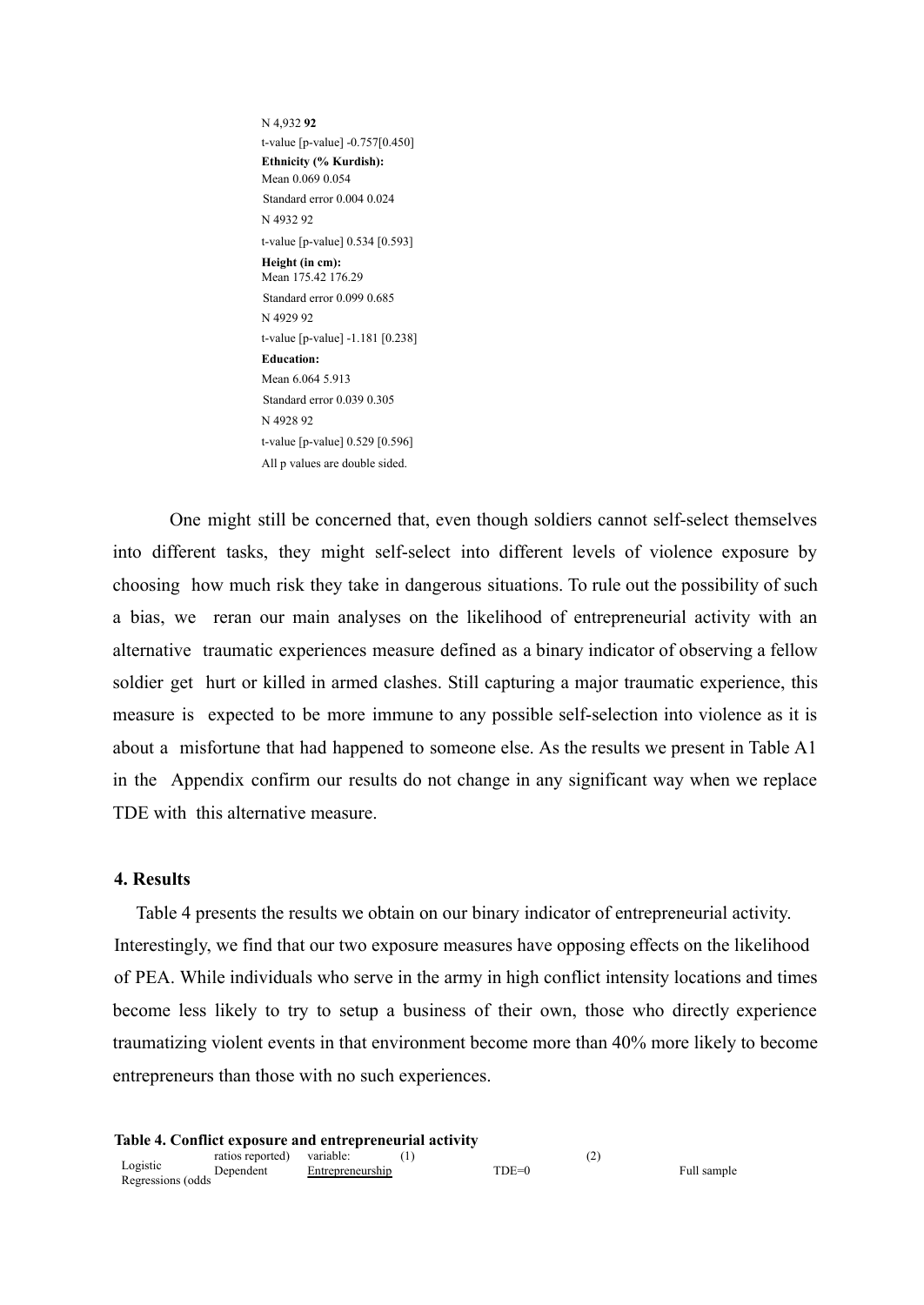(3) Full sample (4) Full sample  $(5)$ College graduates College graduates excluded  $(6)$ excluded ACE 0.88\*\* 0.92\*\*\* 0.89\*\* 0.92\*\*\* 0.89\*\* (-2.50) (2.90) (-2.47) (2.87) (-2.34) TDE 1.34\*\*\* 1.47\*\*\* 1.44\*\*\* 1.43\*\*\* 1.40\*\*\* (3.67) (4.40) (4.06) (3.92) (3.64) ACE\*TDE 1.06 1.06 (1.03) (0.86) Age 1.02\*\*\* 1.02\*\*\* 1.02\*\*\* 1.02\*\*\* 1.02\*\*\* 1.02\*\*\* (3.18) (3.14) (3.26) (3.25) (3.39) (3.59) Ethnic minority 1.35\*\* 1.36\*\* 1.35\*\* 1.35\*\* 1.37\*\*\* 1.37\*\*\* (2.41) (2.54) (2.51) (2.52) (2.62) (2.62) Education level 0.97\* 0.98 0.98\* 0.98\* 0.99 0.99 (-1.94) (-1.49) (-1.65) (-1.65) (-0.79) (-0.78) Constant 0.56\*\* 0.56\*\* 0.55\*\* 0.55\*\* 0.49\*\*\* 0.49\*\*\* (-2.33) (-2.38) (-2.48) (2.49) (-2.82) (2.82) Observations 4326 4990 4986 4986 4523 4523 z-values in parentheses. Standard errors are clustered at the neighborhood (bloc) level.  $* p < 0.10, ** p < 0.05, *** p < 0.01$ 

The interaction between ACE and TDE fails statistical significance. This implies that the impact of environmental or directly traumatizing exposure to violence is not dependent on the level of the other. In other words, a traumatizing violent incident has the same impact on the probability of future entrepreneurial activity of an individual regardless of the level of conflict intensity in the environment in which that incident took place.

Next, we turn to exploring the outcome of entrepreneurial ventures and whether conflict exposure makes a difference in terms of success rate. Our measure is an ordered categorical variable, *success,* which takes on integer values from 0 to 4. 0 indicates multiple trials all of which failed; 1 indicates one trial which failed; 2 indicates one successful trial that is still the current business of the respondent; 3 indicates multiple trials with some of them with success;

and 4 indicates multiple trials all of which succeeded. Interestingly, the results in Table 5 indicate that while direct experiences of violent events increase the likelihood of private economic activity, they might also reduce the probability of success in those activities. Based on these results, we then expect to see either a much smaller or no effect of TDE on current entrepreneurial activity. Results we present in Table 6 confirm our expectation. While TDE boosts the probability of engaging in entrepreneurial activity by about 45%, those with such traumatic experiences are only about 20% more likely to be currently self-employed and that estimate is only significant at the 10% level.

|  |  |  |  |  |  |  | Table 5. Conflict exposure and entrepreneurial success |  |  |
|--|--|--|--|--|--|--|--------------------------------------------------------|--|--|
|--|--|--|--|--|--|--|--------------------------------------------------------|--|--|

| Ordered logit<br>Dependent | Entrepreneurial TDE=0<br>success | (2)<br>Full sample | Full sample<br>(4) | Full sample<br>College | graduates<br>excluded<br>(6) | College<br>graduates<br>excluded |
|----------------------------|----------------------------------|--------------------|--------------------|------------------------|------------------------------|----------------------------------|
| variable:                  |                                  |                    |                    |                        |                              |                                  |

ACE 0.06 0.02 0.06 0.03 0.05 (0.84) (0.44) (0.77) (0.60) (0.74)

TDE -0.23\*\* -0.25\* -0.24\* -0.22\* -0.21 (-1.99) (-1.93) (-1.74) (-1.65) (-1.47)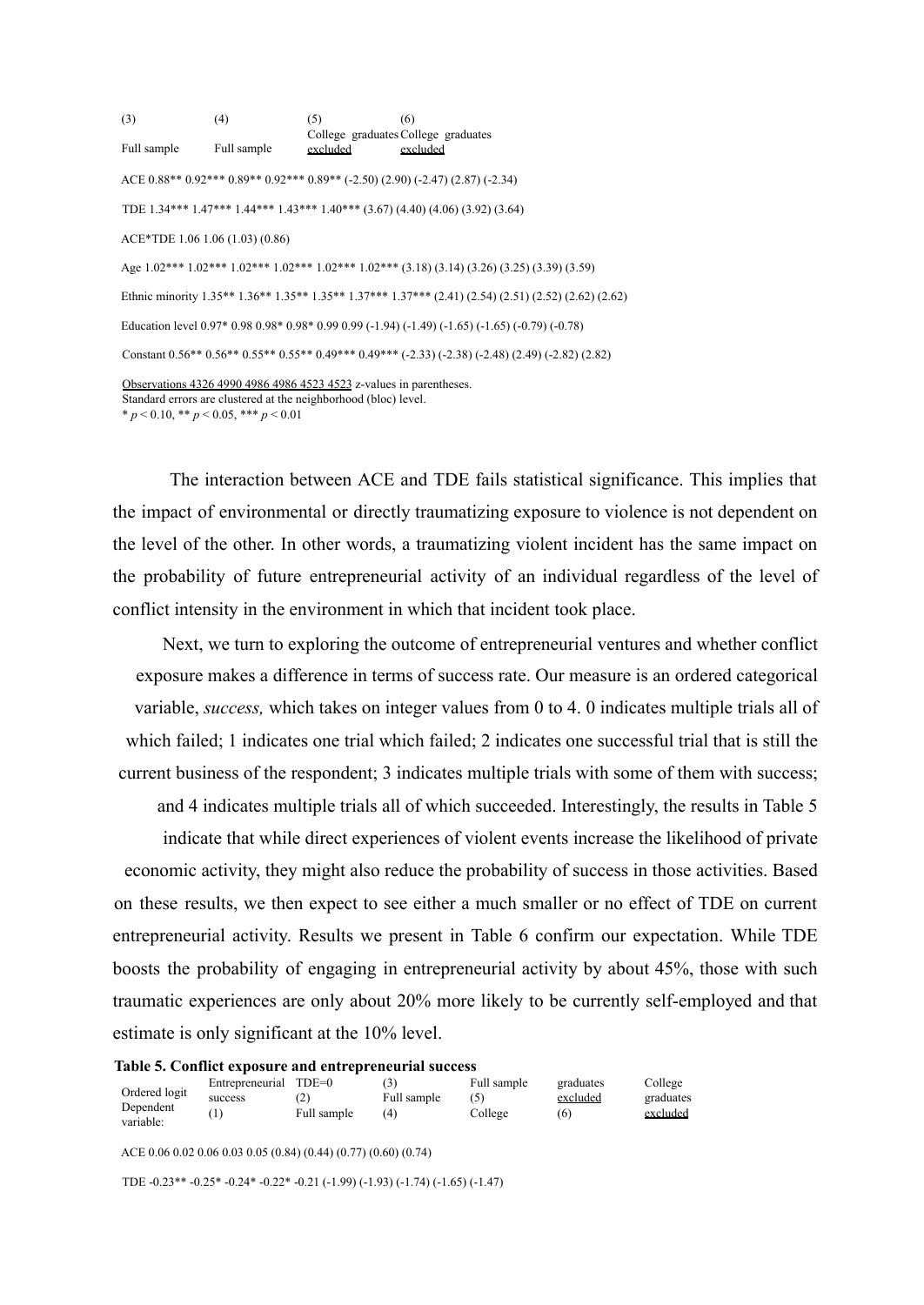#### ACE\*TDE -0.06 -0.04 (-0.58) (-0.41)

Age 0.01 0.01 0.01 0.01 0.01 0.01 (1.12) (1.58) (1.56) (1.57) (1.41) (1.41)

Ethnic minority 0.06 -0.01 -0.01 -0.01 -0.01 -0.01 (0.37) (-0.04) (-0.04) (-0.06) (-0.05) (-0.07)

Education level 0.04\*\* 0.03 0.03 0.03\* 0.04 0.04\* (2.34) (1.61) (1.63) (1.65) (1.64) (1.65)

Observations 2128 2502 2507 2502 2289 2289 z-values in parentheses. Standard errors are clustered at the neighborhood (bloc) level.  $* p < 0.10, ** p < 0.05, ** p < 0.01$ 

| Table 6. Conflict exposure and current self-employment status                                           |                                                                                                                                        |                 |             |                            |                   |  |  |
|---------------------------------------------------------------------------------------------------------|----------------------------------------------------------------------------------------------------------------------------------------|-----------------|-------------|----------------------------|-------------------|--|--|
| Logistic                                                                                                | reported)                                                                                                                              | self-employment | (2)         | (4)                        | excluded          |  |  |
| Regressions                                                                                             | Dependent                                                                                                                              | status          | Full sample | Full sample                | (6)               |  |  |
| (odds ratios)                                                                                           | variable:                                                                                                                              | (1)             | (3)         | (5)                        | College graduates |  |  |
|                                                                                                         | Current                                                                                                                                | $TDE=0$         | Full sample | College graduates excluded |                   |  |  |
|                                                                                                         | ACE 0.95 0.97 0.95 0.97 0.96 (-0.93) (-0.95) (-0.99) (-1.01) (-0.92)                                                                   |                 |             |                            |                   |  |  |
|                                                                                                         | TDE 1.15 1.19* 1.17* 1.22** 1.20* $(1.61)$ $(1.83)$ $(1.68)$ $(2.02)$ $(1.91)$                                                         |                 |             |                            |                   |  |  |
|                                                                                                         |                                                                                                                                        |                 |             |                            |                   |  |  |
| ACE*TDE 1.04 1.03 (0.56) (0.40)                                                                         |                                                                                                                                        |                 |             |                            |                   |  |  |
|                                                                                                         | Age 0.99 1.00 1.00 1.00 1.00 1.00 (-1.14) (-0.63) (-0.58) (-0.58) (-0.54) (-0.54)                                                      |                 |             |                            |                   |  |  |
|                                                                                                         | Ethnic minority 1.13 1.07 1.07 1.07 1.04 1.04 (0.96) (0.56) (0.54) (0.55) (0.32) (0.33)                                                |                 |             |                            |                   |  |  |
| Education level 0.98 0.97** 0.97** 0.97** 0.96** 0.96** (-1.63) (-2.13) (-2.17) (-2.17) (-2.04) (-2.04) |                                                                                                                                        |                 |             |                            |                   |  |  |
| Constant 0.78 0.73 0.72 0.75 0.75 (-0.98) $(-1.31)$ $(-1.35)$ $(-1.36)$ $(-1.12)$ $(-1.12)$             |                                                                                                                                        |                 |             |                            |                   |  |  |
|                                                                                                         | Observations 4332 4997 4993 4993 4531 4531 z-values in parentheses.<br>Standard errors are clustered at the neighborhood (bloc) level. |                 |             |                            |                   |  |  |

\* *p* < 0.10, \*\* *p* < 0.05, \*\*\* *p* < 0.01

To summarize, our results tell us that different types of conflict exposure have different effects on entrepreneurship. The opposing effects we find for our two measures of exposure indicate that studies that focus on only community or individual level exposure can simply fail to detect any impact. Similarly, the dampening effect of direct exposure to violent events on entrepreneurial success can account for the lack of positive findings in those studies that only examine current entrepreneurial activity while ignoring past attempts.

### **5. Mechanisms**

In this section, we investigate the possible mechanisms that might be linking exposure to armed conflict to PEA. We build our discussion on important works from the psychology literature based on which we argue that the link is created by overarching changes in worldviews and that engaging in PEA is part of how individuals cope with these changes.

Exposure to an armed conflict is a major shock for individuals. And as such, it is expected to have significant effects on their outlook on life, their perceptions, beliefs, and preferences (Carmil and Breznitz, 1991; Punamaki et al., 1997; Tedeschi and Calhoun, 2004). In her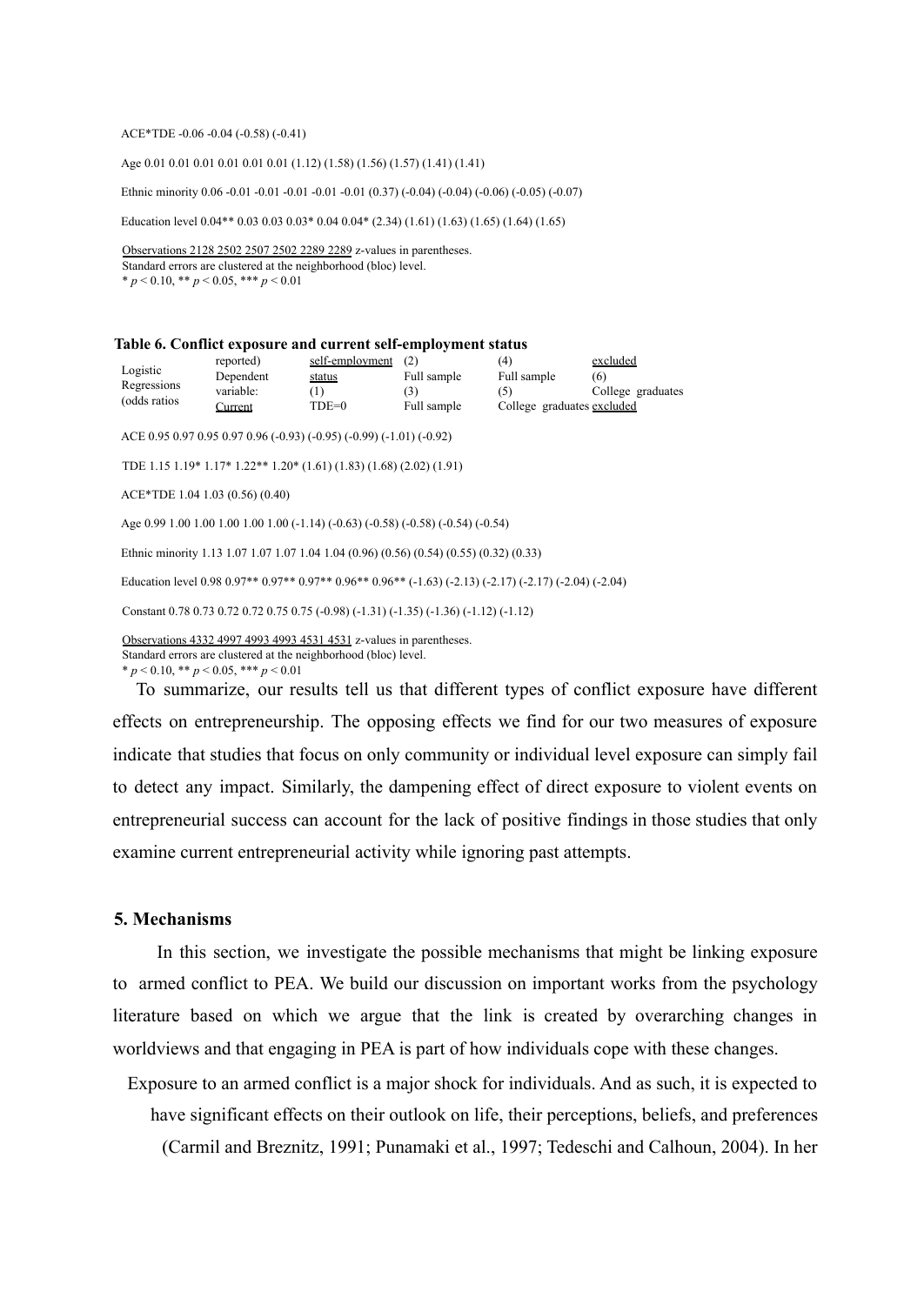influential book *Shattered Assumptions* Janoff-Bulman (1992) theorizes about the nature of these effects. She argues that at the core of our internal world we hold the fundamental assumptions that the world is benevolent and meaningful and that we are safe in it. Our experiences in life might strengthen or weaken these assumptions. Janoff-Bulman specifically focuses on traumatizing experiences and argues that their main impact is to shatter our positive assumptions about the world along with our illusions of safety. Having lost trust in the benevolence of the outside world the traumatized individual then adopts certain coping mechanisms to deal with the ensuing terror. Avoidance of situations, feelings, thoughts, and actions that one relates to those traumatic experiences is one common coping mechanism. Relatedly, the traumatized individual choses behaviors and actions that help him/her recreate a world in which he/she finds meaning and safety and feels in control again. Given that our subjects had been exposed to an armed conflict environment in a hierarchical command structure which took away their control and decision-making power and given the autonomy and control that comes with running one's own business, we argue that the higher likelihood of PEA we observe in individuals with TDE is likely to be part of this avoidance and reconstruction process. Very similar arguments have been made in the literature on the effects of crime victimization where scholars link the observed increase in the civic and political participation of victims to a strong preference for safety and control enhancing activities as part

of a "problem-focused" (Garnefski, Kraaij, and Spinhoven, 2001) individual coping mechanism (Nussio, 2019; Lab, 1990; Skogan and Maxfield, 1981).

Following the same line of argument, surviving an armed conflict environment without a major mishap is then expected to reinforce one's positive world assumptions. Those individuals maintain or even strengthen their trust in the benevolence of the world, and as such, they are less likely to strive for more autonomy and control.

We thus have two parts to our argument, first that exposure to armed conflict impacts upon worldviews, and second that those who lose their positive assumptions cope with the situation by trying to avoid situations, thoughts, emotions, and actions they associate with their traumatic experiences and by trying to reestablish a meaningful and safe environment in which they feel in control again.

Note that innate assumptions people hold about life are not directly observable. However, we can use their observable implications as proxy measures. Based on the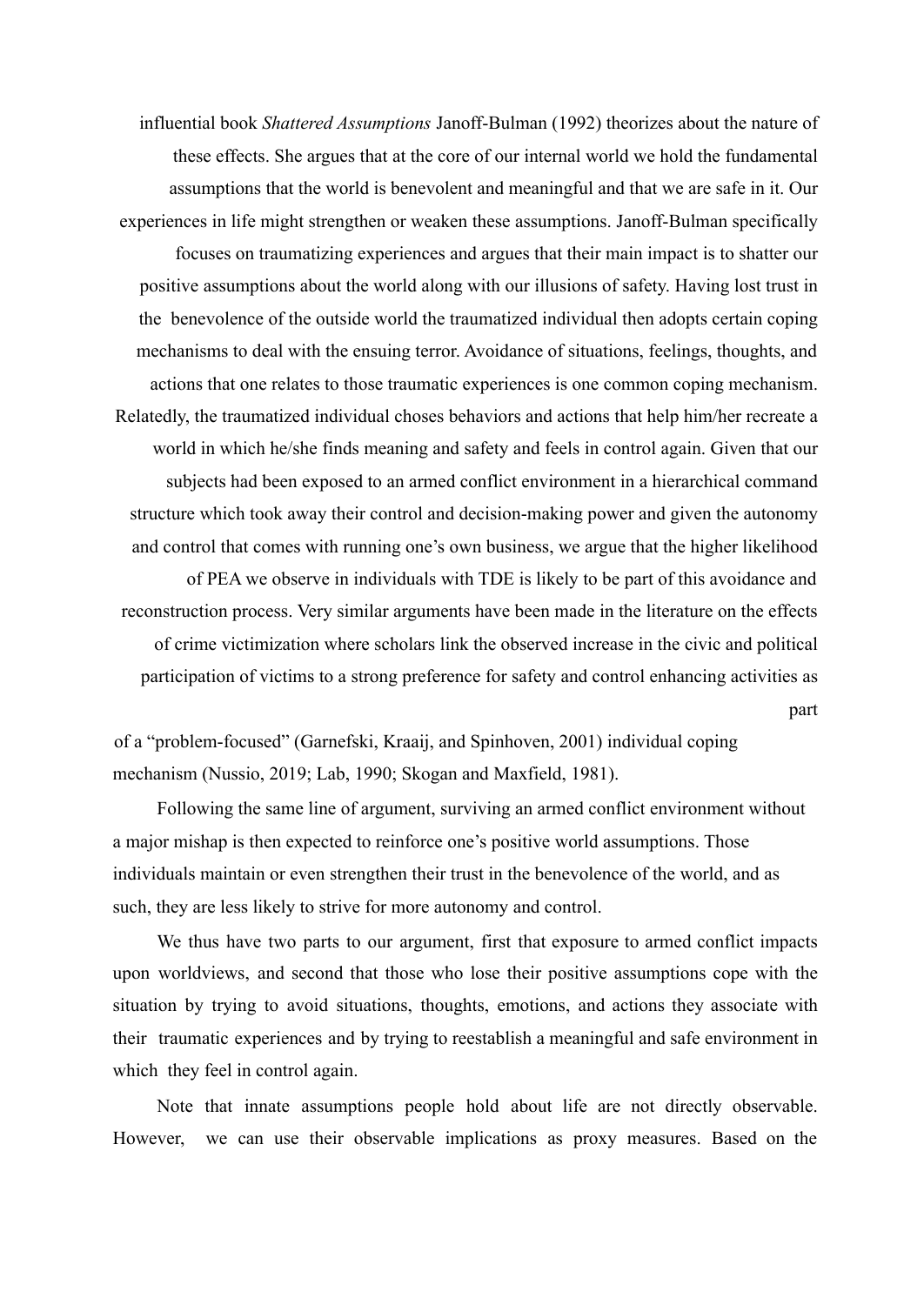theoretical structure we outlined above we expect one's world assumptions to reflect in the level of trust he has in the outside world. More specifically, we expect individuals with *shattered* world assumptions to display mistrust towards the outside world. Those who have their innate positive assumptions reinforced, on the other hand, are expected to exhibit the opposite tendencies and display a more trusting nature. Hence, we expect people's innately held world assumptions to be reflected in how trustful they are.

We use a structural equation modelling (SEM) approach to test these arguments. SEM is a widely used technique in the social and natural sciences (for an introduction and overview see Pearl, 2012; Kline, 2015). It builds on the same assumptions as linear regression estimation but as an additional advantage it allows testing for mediation effects with a straightforward assessment of the total effects of variables parsed out into indirect and direct effects. Figure 5 visualizes our statistical model.

Figure 5 Generalized Structural Equation Model of PEA



To have a comprehensive conceptualization, we measure trust in the outside world as trust in institutions and trust in people. Our measure for trust in institutions is the weighted average of answers to a set of 14-questions each of which requires respondents to indicate on a 5-point Likert scale their level of trust in a specific institution ranging from the parliament to media outlets. Similarly, we derive our measure for trust in people from a 4-question set that requires respondents to indicate on the same 5-point Likert scale how much they trust their friends; neighbours; people living in the same town; and strangers.

The coefficients for the paths depicted in Figure 5 are estimated using the *gsem* (generalized structural equation model) setup in Stata 16. The probability of entrepreneurial activity is modelled as a binary variable with a logistic distribution, and the two measures of trust in strangers are modelled as continuous variables with Gaussian distributions. More formally, the structural equation model estimates the parameters of the following compound functional form where f, g, and h stand for the functional forms of the statistical distributions of the corresponding variables, and X is the vector of other control variables included in our original model of entrepreneurship.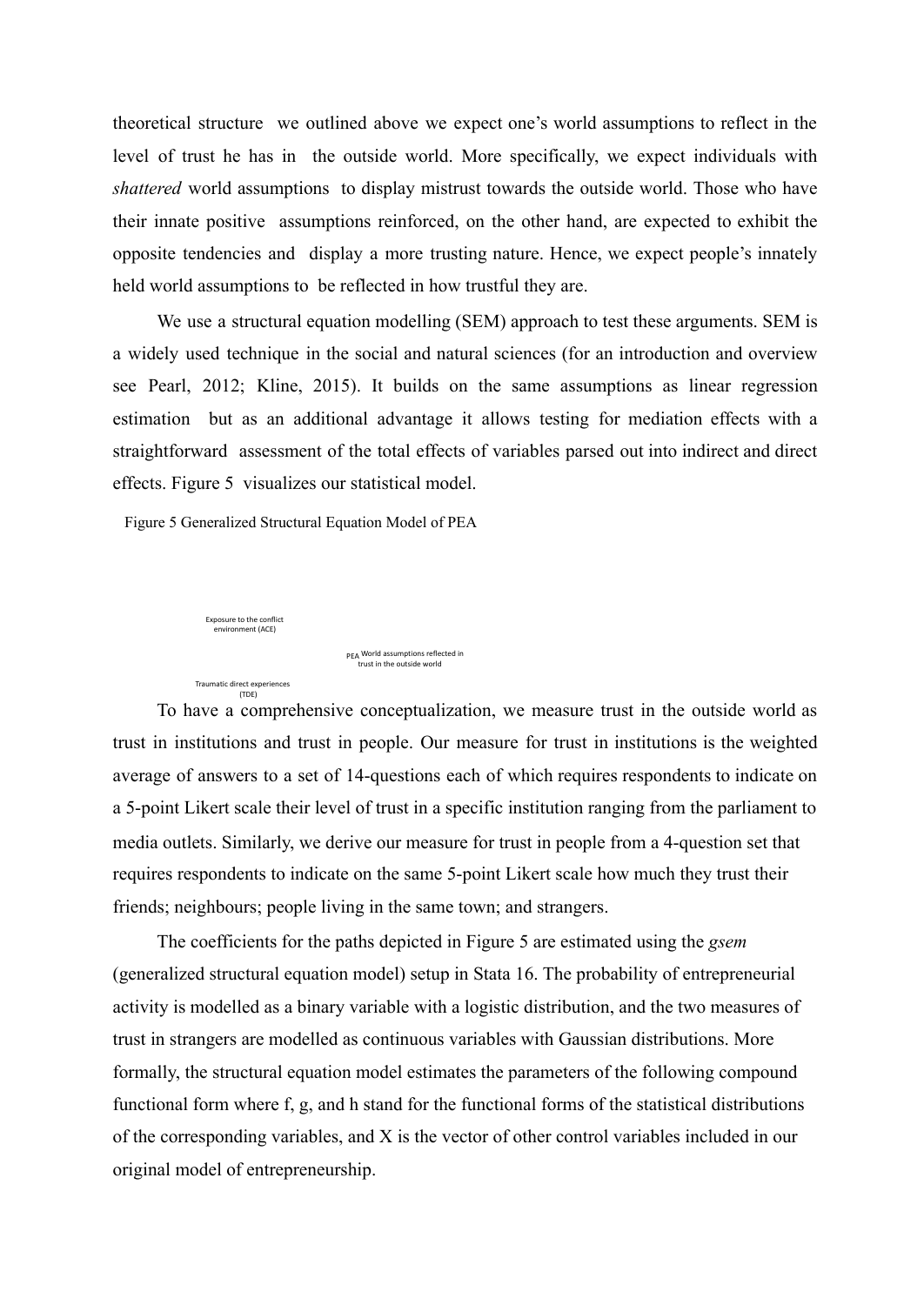Entrepreneurial activity likelihood =  $f$  (ACE, TDE, trust in institutions =  $g$  (ACE, TDE, X), trust in people = h (ACE, TDE, X), X) under the assumption of potential covariance between observed variables.

The first two columns of Table 7 report our findings on the effects of conflict exposure on the two trust measures. Supporting our arguments, we see a positive impact of environmental exposure on trust levels while those who experience directly traumatizing violence in that environment exhibit less trusting attitudes.

The second part of our argument is for this differential change in worldviews to affect career choices. Results in column 3 support this argument and indicate a strong negative association between trust in institutions and PEA.

| Table 7                   | (1)                   | (2)             |                          |
|---------------------------|-----------------------|-----------------|--------------------------|
| (z-values in parentheses) | Trust in institutions |                 | (3)                      |
|                           | (OLS)                 | Trust in people | Entrepreneurial activity |
|                           |                       | (OLS)           | (Logit)<br>(Odds ratios) |
| ACE 0.03**                |                       | $0.03*$         | $0.92***$                |
| TDE -0.13***              | (2.28)                | (1.84)          | $(-2.59)$                |
|                           |                       | $-0.10**$       | 1.44***                  |
|                           | $(-3.71)$             | $(-2.36)$       | (4.00)                   |
| Age $0.00***$             |                       | $0.01***$       | $1.02***$                |
|                           | (2.79)                | (3.11)          | (4.21)                   |
| Ethnic Minority -0.15***  |                       | $0.00\,$        | $1.32***$                |
|                           | $(-3.20)$             | (0.07)          | (2.77)                   |
| Education level -0.02***  |                       | $0.02***$       | $0.97**$                 |
|                           | $(-4.50)$             | (4.93)          | $(-2.33)$                |

**Table 7. Conflict exposure, trust, and entrepreneurial activity**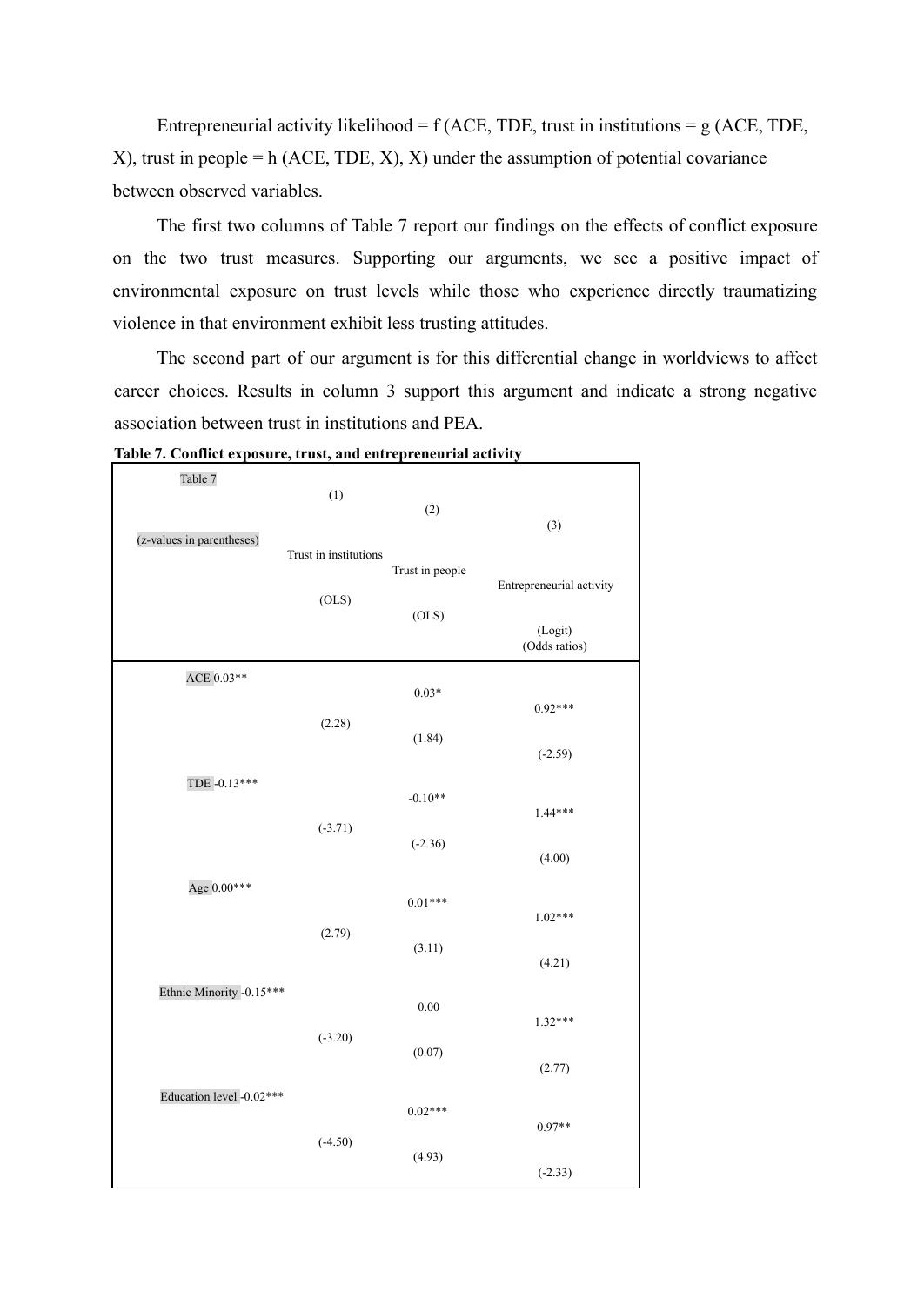

That those who lack trust in institutions are more likely to go into private business might at first seem contradictory given that a business owner is expected deal frequently and personally with institutions like regulatory offices, courts, trade associations, other businesses, and media outlets. However, note that our argument is not about isolating oneself from such interactions, but rather it is about establishing a sense of autonomy and control in them. A very similar dynamic that we observe in our data in terms of the effects of conflict exposure on political and social participation provides further support for our arguments. We asked our respondents a set of questions on membership to a list of organizations ranging from political parties to sports clubs. Analyzing the effects of conflict exposure on the number of such memberships they have we find that those with exposure to traumatizingly violent conflict events have significantly higher levels of social participation in these organizations even though they exhibit substantially lower levels of trust in institutions. We present the results in Table 8. This seeming contradiction between trust and behavior is akin to what we see in the case of PEA and leads us to argue that what we are observing is in fact an instrumental coping strategy through which these individuals strive to build networks to help them reestablish a meaningful and safe environment in which they once again feel in control.



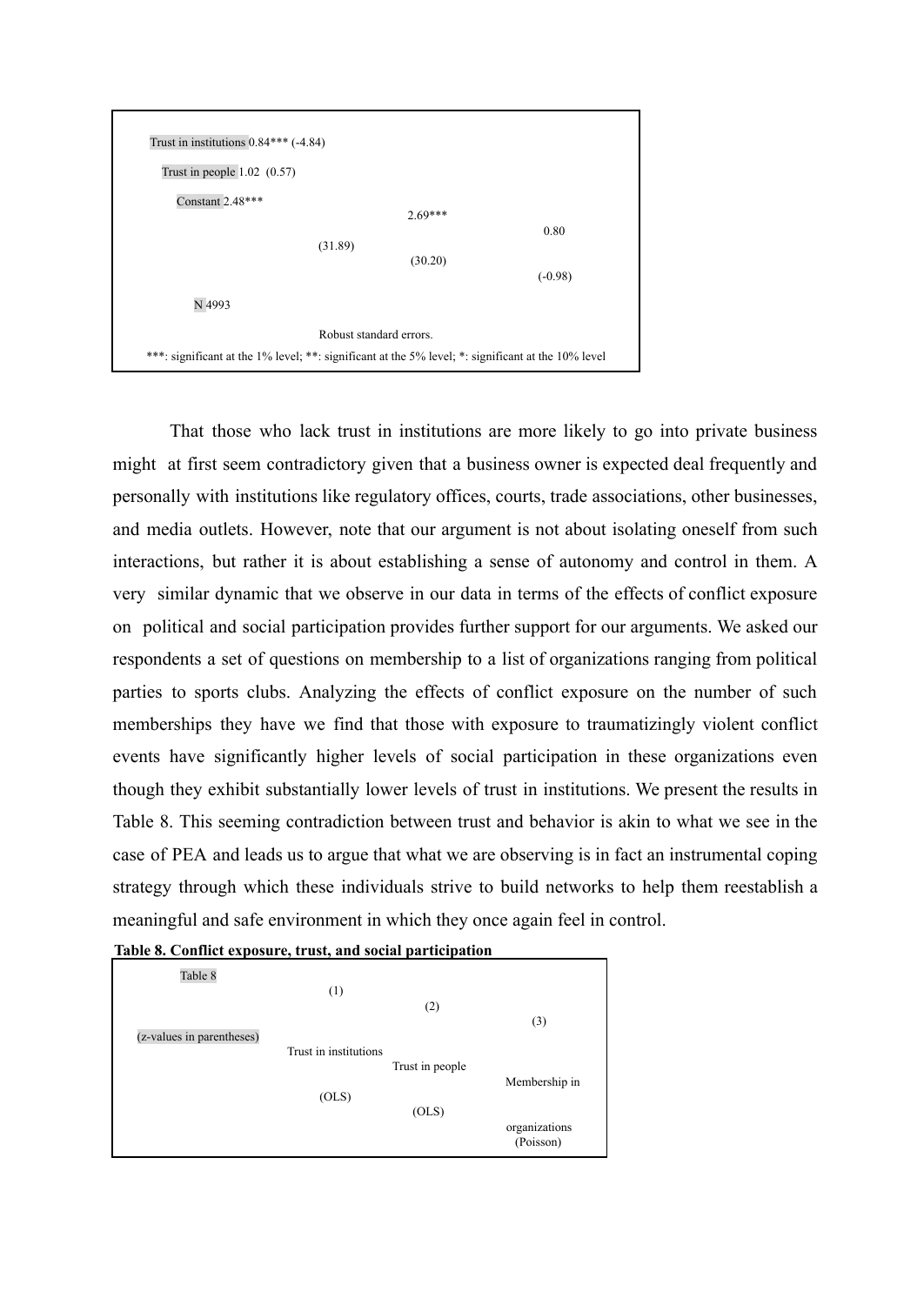| ACE 0.03**                                                                                         |           |           |            |  |  |
|----------------------------------------------------------------------------------------------------|-----------|-----------|------------|--|--|
|                                                                                                    |           | $0.03*$   |            |  |  |
|                                                                                                    | (2.28)    |           | $-0.04$    |  |  |
|                                                                                                    |           | (1.84)    | $(-1.59)$  |  |  |
| TDE -0.13***                                                                                       |           | $-0.10**$ | $0.19***$  |  |  |
|                                                                                                    | $(-3.71)$ | $(-2.36)$ | (2.73)     |  |  |
| Age $0.00***$                                                                                      |           |           |            |  |  |
|                                                                                                    |           | $0.01***$ | $0.01***$  |  |  |
|                                                                                                    | (2.79)    | (3.11)    | (4.11)     |  |  |
|                                                                                                    |           |           |            |  |  |
| Ethnic Minority -0.15***                                                                           |           | 0.00      |            |  |  |
|                                                                                                    | $(-3.20)$ |           | $0.15*$    |  |  |
|                                                                                                    |           | (0.07)    | (1.88)     |  |  |
| Education level -0.02***                                                                           | $(-4.50)$ |           |            |  |  |
|                                                                                                    |           | $0.02***$ | $0.04**$   |  |  |
|                                                                                                    |           | (4.93)    | (3.71)     |  |  |
| Trust in institutions $-0.08**$ (-2.54)                                                            |           |           |            |  |  |
| Trust in people 0.08*** (3.01)                                                                     |           |           |            |  |  |
| Constant 2.48***                                                                                   |           |           |            |  |  |
|                                                                                                    |           | 2.69***   | $-1.46***$ |  |  |
|                                                                                                    | (31.89)   |           |            |  |  |
|                                                                                                    |           | (30.20)   | $(-7.82)$  |  |  |
| N 4993                                                                                             |           |           |            |  |  |
| Robust standard errors.                                                                            |           |           |            |  |  |
| ***: significant at the 1% level; **: significant at the 5% level; *: significant at the 10% level |           |           |            |  |  |

# **7. Conclusion**

In this study, we employ a natural experimental setting which randomly exposes young men to an armed conflict environment in combatant roles for a significant period of their lives and we study the effects of this exposure on their likelihood of engaging in PEA. Our results reveal differential effects depending on the nature of exposure. Interestingly, we find that while those with environmental exposure become less likely to try setting up a business of their own, those who have traumatizing violent experiences in that environment become significantly and substantially more likely to do so. We then argue that these effects are part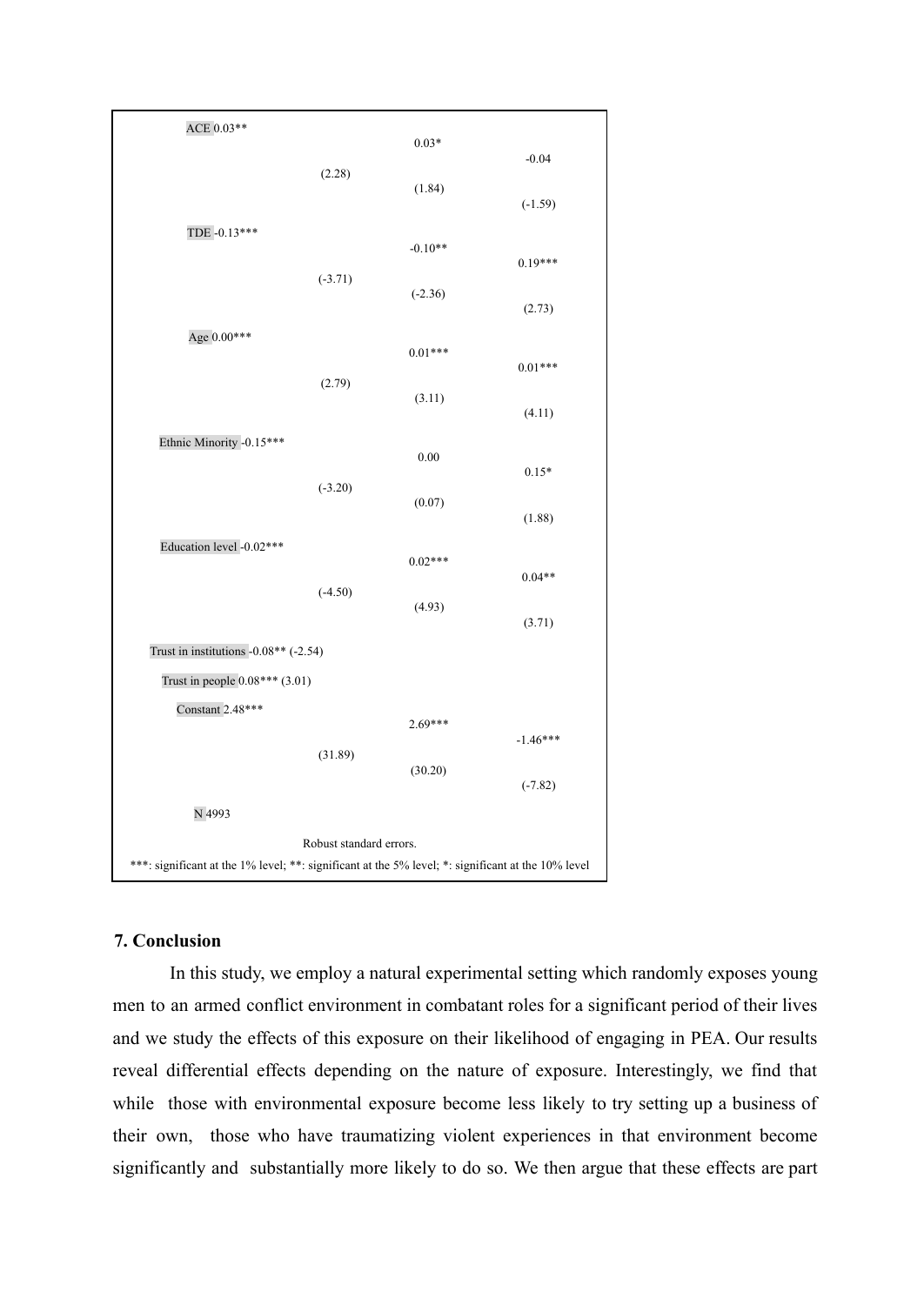of how people cope with their exposure and its psychological impacts finding support in our analyses of trusting attitudes and behaviors. Future research should expand beyond these measures to generate a more holistic model of coping strategies by individuals exposed to violent traumatic events during conflict.

Our study is a first in several ways. We are the first to benefit from a natural experimental setting that enables us to reveal causal impacts of conflict exposure on entrepreneurial activity. Our setup also gives us a clear timeline with exposure preceding economic activity, while our rich survey data enables us to investigate and provide empirical support for some interesting psychological mechanisms that transmit the effects of conflict exposure on PEA. Finally, and most importantly, we are the first to examine the effects of conflict exposure on entrepreneurial behavior of individuals without the confounding effects of conflict-induced changes in the economic environment. This ability makes our results relevant not just for understanding post-conflict recovery but also for the welfare and rehabilitation of the ever-increasing number of veterans and service personnel who return home after deployment in combat zones outside their countries. Over the past few years, more than 100,000 NATO troops have returned to their homelands from tours of duty in Afghanistan. As these individuals make decisions about their futures, many who experienced traumatic events may be considering venturing into entrepreneurship. However, these same individuals are the most likely to find the transition into PEA challenging. Targeted support is needed from all home governments to boost these veterans as they regain control of their futures.

Our results also speak to states seeking to rebuild after conflict. As countries like Syria lie in ashes after a protracted civil conflict, official bodies can spur economic growth with support for those who had direct exposure to the violence of the conflict – highly motivated to enter entrepreneurial activity and rebuild their homeland.

## **REFERENCES**

Abdelnour, Samer, Babiker Badri, Amani El Jack, David Wheeler, Susan McGrath, and Oana Branzei. 2008. "Examining Enterprise Capacity: A Participatory Social Assessment in Darfur and Southern Sudan." Toronto.

Anugwom, Edlyne E. 2011. "'Wetin We for Do?' Women Entrepreneurs and the Niger Delta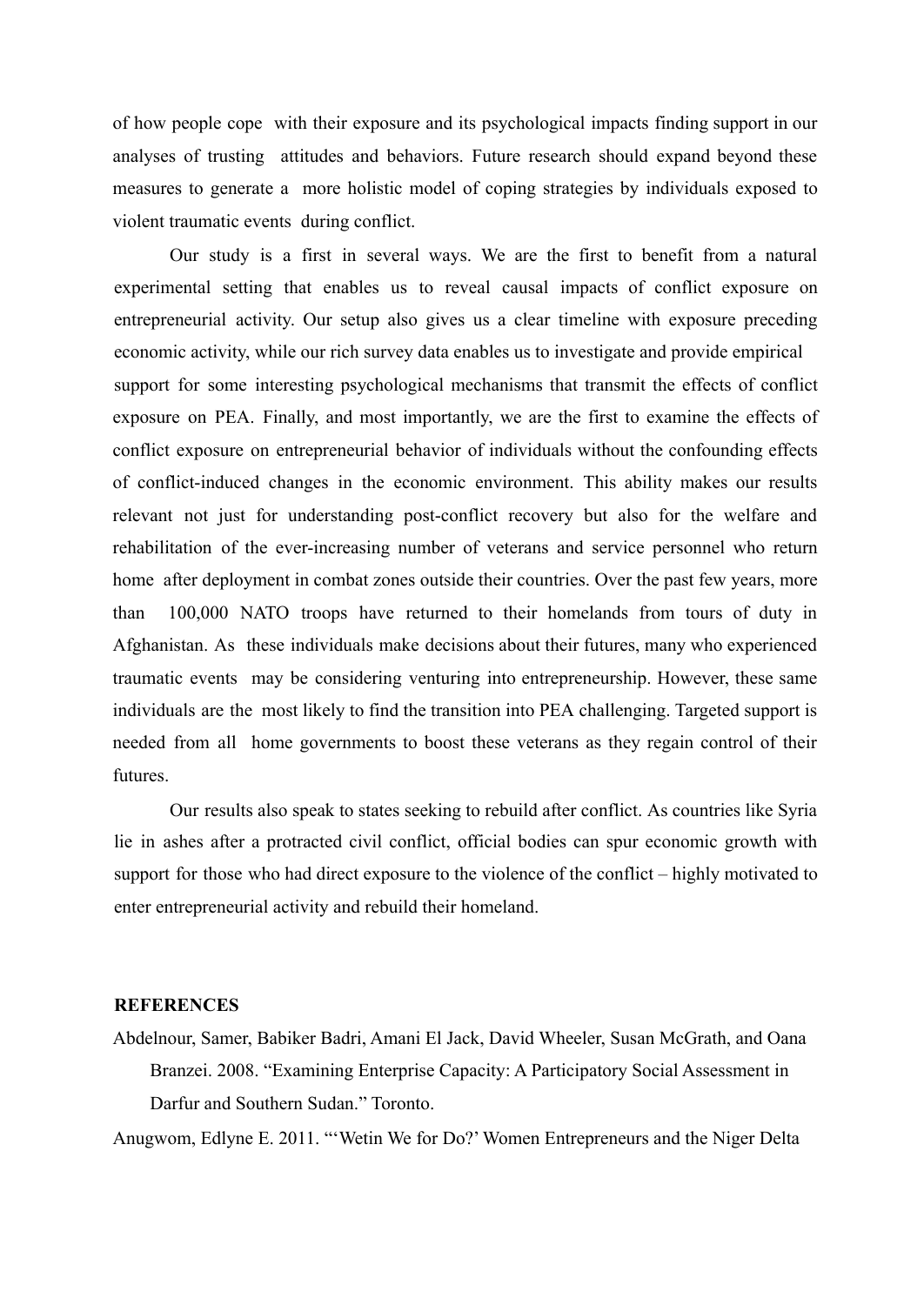Conflict." *Journal of Small Business & Entrepreneurship* 24 (2): 243–52. Audretsch, David B., Max C. Keilbach and Eric E. Lehmann. 2006. *Entrepreneurship and Economic Growth*. Oxford University Press

- Bellows, John, and Edward Miguel. 2009. "War and Local Collective Action in Sierra Leone." *Journal of Public Economics* 93 (11–12): 1144–57.
- Blattman, Christopher, and Jeannie Annan. 2010. "The Consequences of Child Soldiering." *Review of Economics and Statistics* 92 (4): 882–98.
- Blattman, Christopher, and Edward Miguel. 2010. "Civil War." *Journal of Economic Literature*, 48 (1): 3-57.
- Bozzoli, Carlos, Tilman Brück, and Nina Wald. 2013. "Self-Employment and Conflict in Colombia." *Journal of Conflict Resolution* 57 (1): 117–42.
- Bullough, Amanda, Maija Renko, and Tamara Myatt. 2014. "Danger Zone Entrepreneurs: The Importance of Resilience and Self-Efficacy for Entrepreneurial Intentions." *Entrepreneurship Theory and Practice* 38 (3): 473–99.
- Cañares, Michael P. 2011. "In Violence as in Peace: Violent Conflict and Rural Entrepreneurship in the Philippines." *Journal of Small Business & Entrepreneurship* 24  $(2)$ : 253–64.
- Carmil, Devora and Shlomo Breznitz. 1991. "Personal Trauma and World View Are extremely stressful experiences related to political attitudes, religious beliefs, and future orientation?" *Journal of Traumatic Stress,* 4(3): 393 – 405.
- Chowdhury, M. Jahangir Alam. 2011. "The Determinants of Entrepreneurship in a Conflict Region: Evidence from the Chittagong Hill Tracts in Bangladesh." *Journal of Small Business & Entrepreneurship* 24 (2): 265–81.
- Ciarli, Tommaso, Chiara Kofol, and Carlo Menon. 2015. "Business as Unusual. An Explanation of the Increase of Private Economic Activity in High-Conflict Areas in Afghanistan." 182.
- Ciarli, Tommaso, Saeed Parto, and Maria Savona. 2010. "Conflict and Entrepreneurial Activity in Afghanistan Findings from the National Vulnerability Assessment Data Risk." 2010/08. UNU-WIDER Working Paper.
- Cornwall, J.R. 1998. "The entrepreneur as a building block for community." *Journal of Developmental Entrepreneurship* 3(2):141–149.
- Deininger, Klaus. 2003. "Causes and Consequences of Civil Strife: Micro-Level Evidence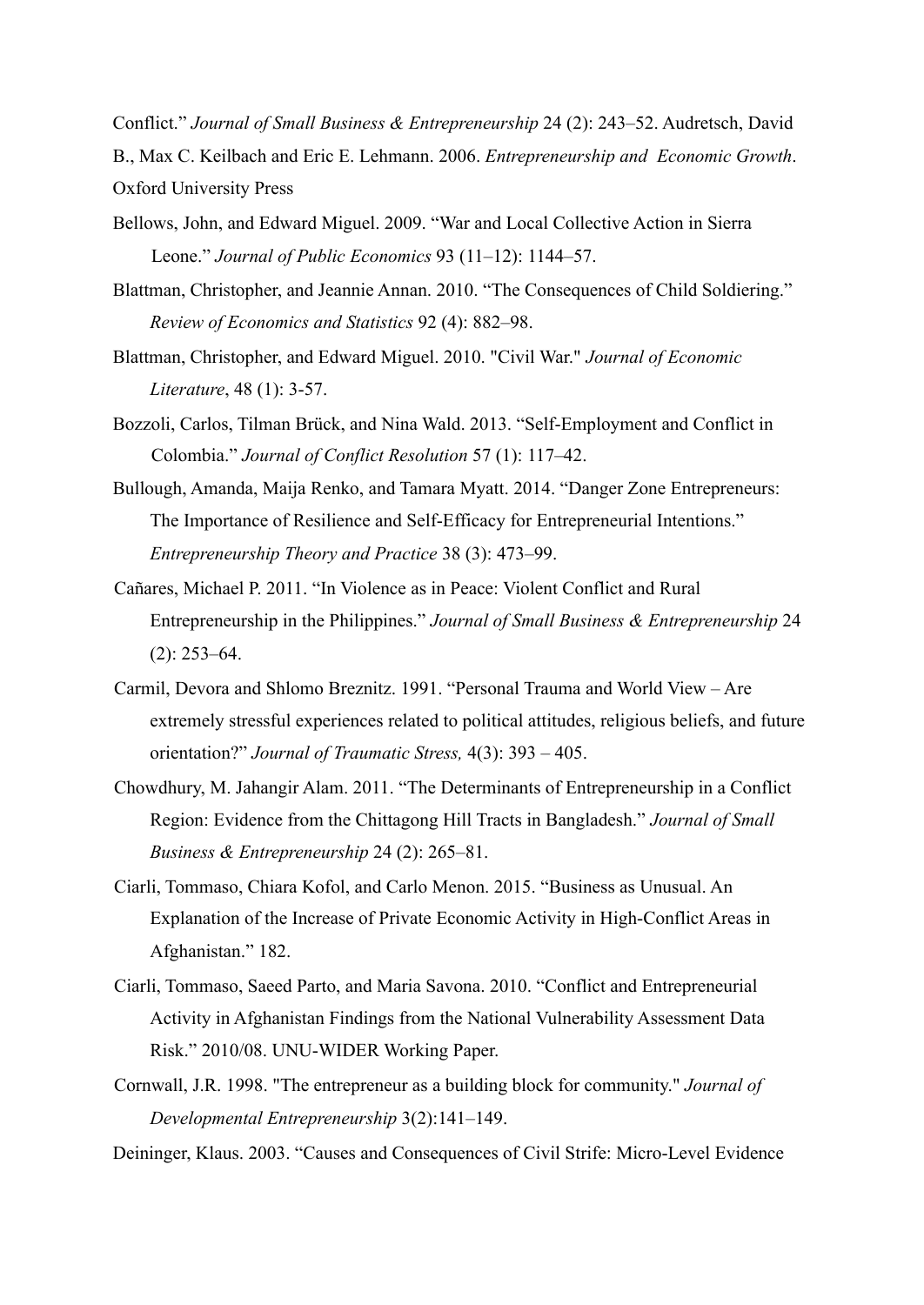from Uganda." *Oxford Economic Papers*, Policy Research Working Paper, 55 (4): 579– 606.

Garnefski, N, V Kraaij, and P Spinhoven. 2001. "Negative Life Events, Cognitive Emotion Regulation and Emotional Problems." *Personality and Individual Differences* 30(8):1311–27.

Ghobarah, Hazem A., Paul Huth and Bruce Russett. 2003. "Civil wars kill and maim people – long after the shooting stops." *American Political Science Review* 97:189-202. Hoeffler, A.

and Reynal-Querol, M. 2003. *Measuring the Costs of Conflict*, Centre for the Study of African Economies, Oxford University

Janoff-Bulman, Ronnie. 1992. *Shattered Assumptions, Towards a New Psychology of Trauma*, The Free Press, New York.

Justino, P. and Verwimp, P. 2006. *Poverty Dynamics, Conflict and Convergence in Rwanda*, HiCN Working Paper 16, Households in Conflict Network, www.hicn.org

Kibris, Arzu. 2021. The Geo-Temporal Evolution of Violence in Civil Conflicts: A Micro Analysis of Conflict Diffusion on a New Event Dataset. *Journal of Peace Research* 58(5).

Kibris, Arzu. 2015. "The Conflict Trap Revisited: Civil Conflict and Educational Achievement." *Journal of Conflict Resolution* 59(4):645-670.

Kline, Rex B. 2015. *Principles and Practice of Structural Equation Modelling*. 4<sup>th</sup> Edition. Guilford Press.

Kondylis, Florence. 2010. "Conflict Displacement and Labor Market Outcomes in Post-War

Bosnia and Herzegovina." *Journal of Development Economics* 93 (2): 235–48. Lab, Steven

P. 1990. "Citizen Crime Prevention: Domains and Participation." *Justice Quarterly* 7(3):467–91.

- Landes, David. 1998. *The Wealth and Poverty of Nations: Why Some are so Rich and Some are so Poor.* W.W. Norton.
- Menon, Nidhiya, and Yana van der Meulen Rodgers. 2011. "War and Women's Work." 5745. Policy Research Working Paper.
- Pearl, Judea. 2012. "The Causal Foundations Of Structural Equation Modeling", in Hoyle, R.H. (ed.) *Handbook of structural equation modeling.* New York, NY: Guilford Press: 68–91.

Punamaki, R, S. Quota and E. El Sarraj. 1997. "Relationships Between Traumatic Events,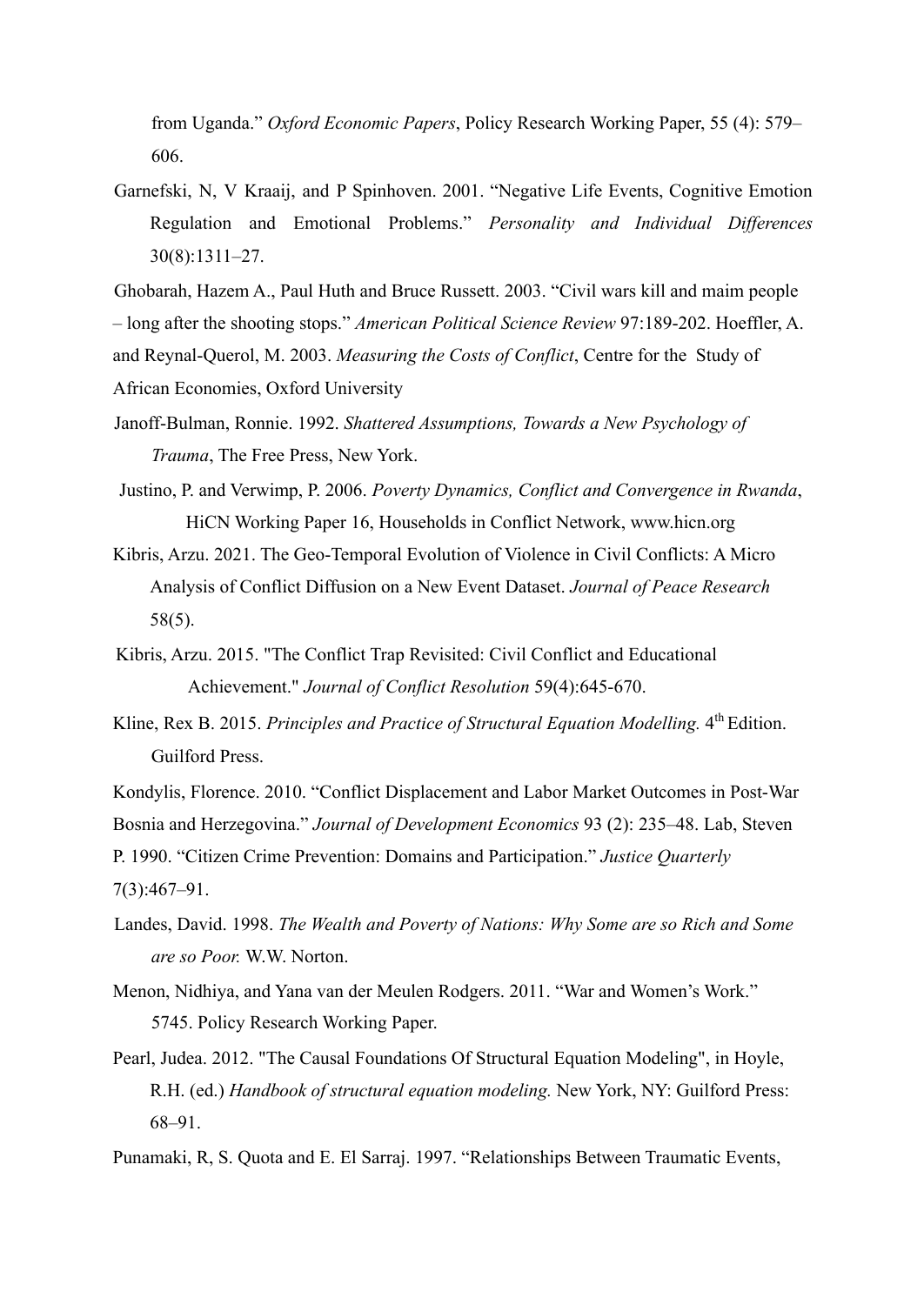Children's Gender, Political Activity, and Perceptions of Parenting Styles." *International Journal of Behavioral Development,* 21: 91-109.

Schumpeter, Joseph. 1934. *Theory of economic growth.* Oxford University Press.

- Skogan,Wesley G., and Michael G.Maxfield. 1981. *CopingWithCrime: Individual andNeighborhood Reactions*. Thousand Oaks, CA: Sage Publications.
- Strong, Michael. 2009. "Peace through access to entrepreneurial capitalism for all." *Journal of Business Ethics* 89(4): 529–538.
- Tedeschi, R., G. Parc and L. Calhoun, 1998. *Post-Traumatic Growth: Positive Changes in the Aftermath of Crisis*. London: Lawrence Erlbaum.
- Zalaquett, Carlos P, and SeriaShia J Chatters. 2016. "Veterans' Mental Health and Career Development: Key Issues for Practice." *Career Planning & Adult Development Journal* 32 (1): 86–99.

# **APPENDIX**

# **A.1 Survey Questions**

The coding of variables included in the analyses are described below.

## **Number of combatant casualties in the district of service during the time of service**

# **(ACE):**

Time and location are derived from the answers to:

*When did you do your military service (start month, year – end month,*

*year)? To which district were you assigned after your training?*

# **Traumatic direct experiences (TDE):**

Binary variable that is coded 1 if the answer to any of the two questions below is

yes. *Were you ever injured in armed combat during your military service?*

*Was anyone around you ever injured or killed during in armed combat while you were on military service?*

**Entrepreneurship:** Binary variable that is coded 1 if the answer to the following question is yes.

*Have you ever tried to set up your own business?*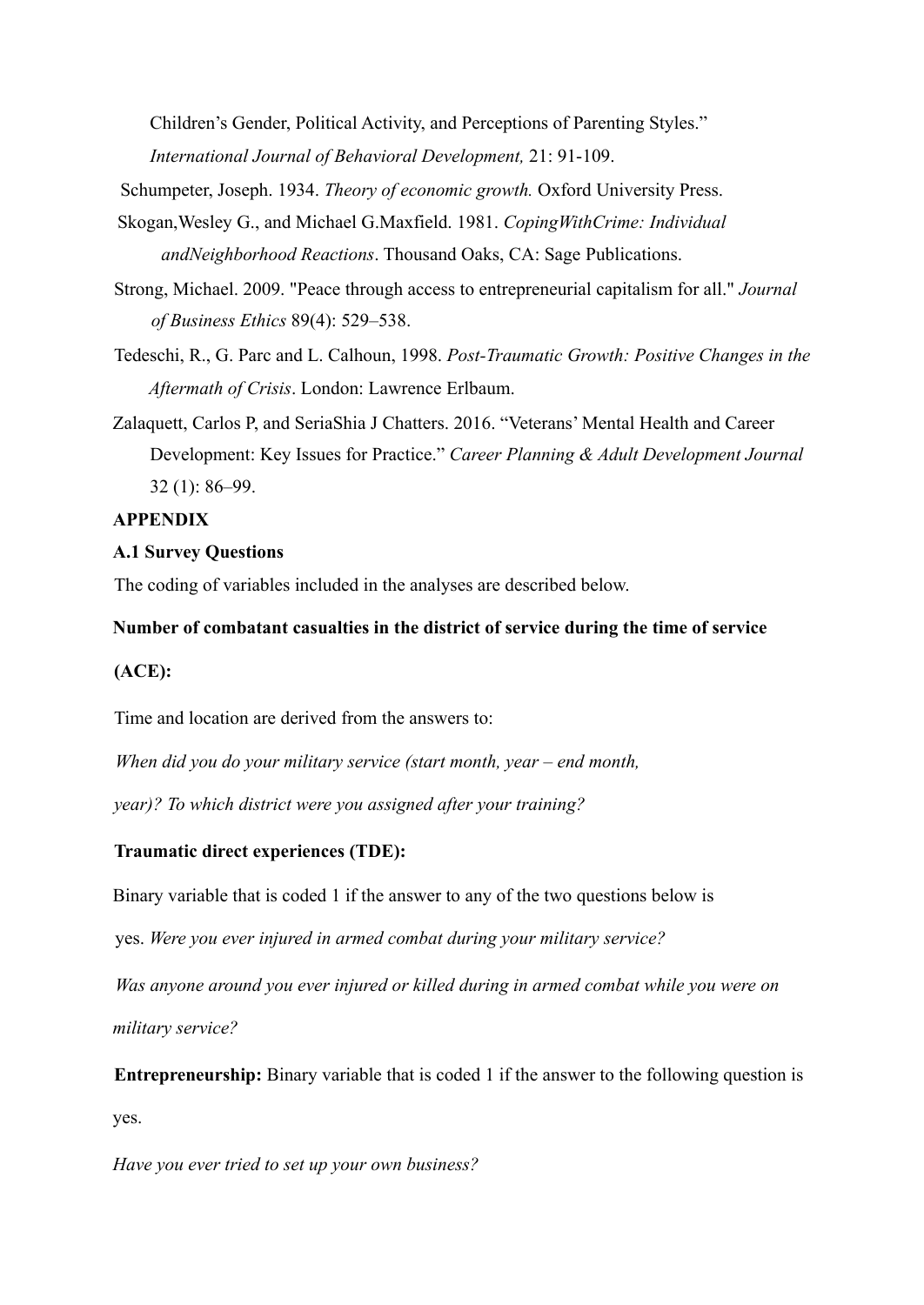**Success:** Ordered categorical variable which takes on integer values from 0 to 4 denoting increasing levels of success in entrepreneurship based on the answers to the following question:

*Which of the following describes best the outcome of those businesses you set up?*

| I tried to setup my own business once, but it failed so I closed it or sold it on.                  |
|-----------------------------------------------------------------------------------------------------|
| I setup my own business once and I succeeded.                                                       |
| I tried to setup my own business more than once, but they all failed.                               |
| I tried to setup my own business more than once, some attempt(s) failed, some attempt(s) succeeded. |
| I setup several businesses of my own, they all succeeded.                                           |

**Current self-employment status:** Binary variable that is coded if the respondent indicated

self-employment when asked his current employment status.

**Age**: Age of the respondent. *What is your age?*

**Height**: Height of the respondent in centimeters.

*How tall are you in centimeters?*

**Education level**: Ordered categorical variable, increases from 1: "I have never been to

school" to 16: "I have a doctorate degree".

1 Never been to school 10 Left university 2 Left primary school 11 Currently studying at a university 3 Completed primary school 12 A university graduate 4 Left secondary school 13 Left a graduate program 5 Graduated from secondary school 14 Currently a master's student 6 Left high school 15 Hold a master's degree 7 Completed high school 16 Hold a doctoral degree 8 Left higher education 99 Not known/no answer 9 Completed higher education

*What is your education level?*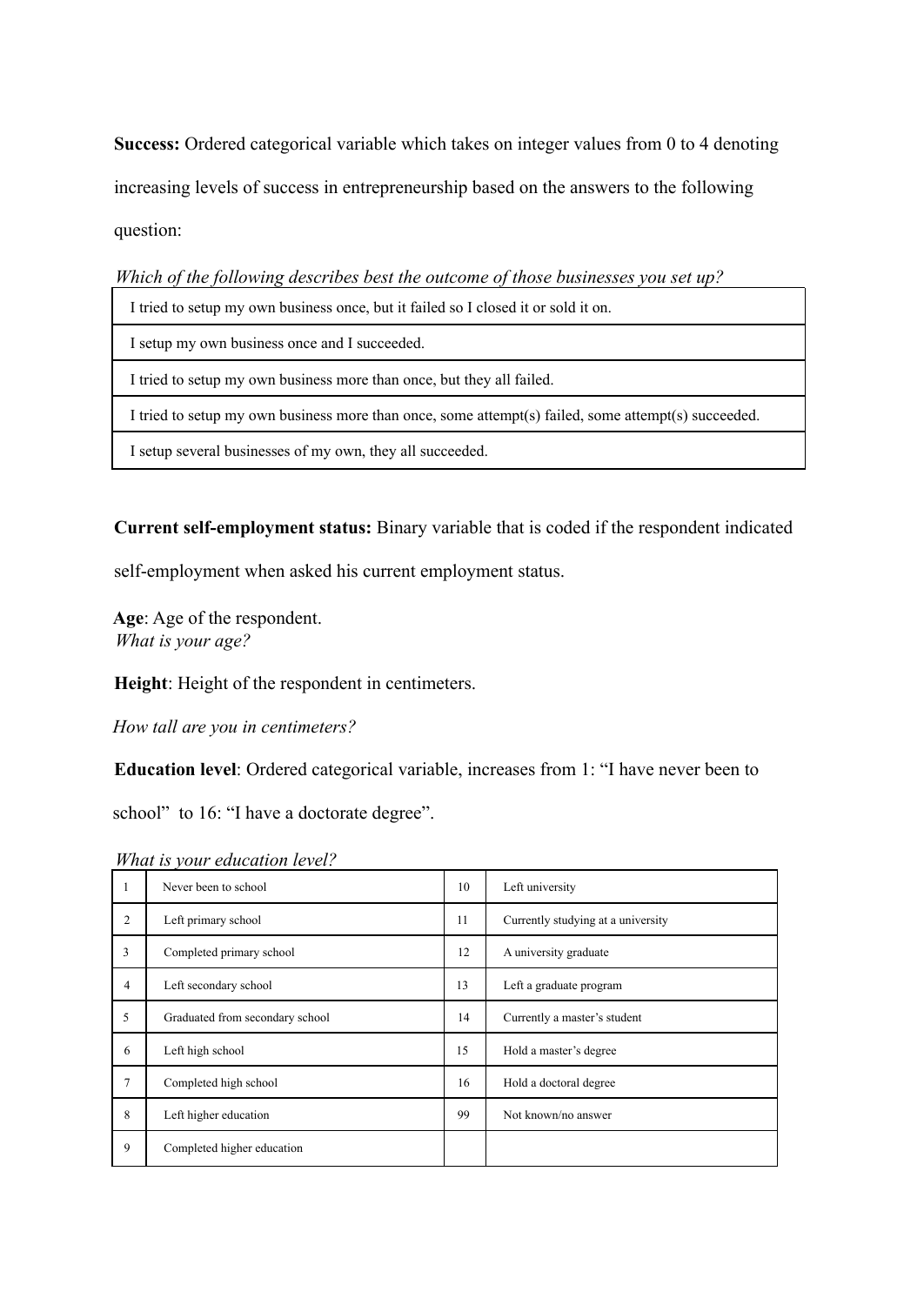**Minority:** Ethnic background is a dummy variable that takes on the value 1 if the respondent mentioned any language other than Turkish when asked:

| $\mathbf{1}$   | Turkish               |
|----------------|-----------------------|
| $\overline{2}$ | Kurdish               |
| 3              | Zaza                  |
| 4              | Arabic                |
| 5              | Greek                 |
| 6              | Armenian              |
| 7              | Syrian                |
| 90             | Other                 |
| 99             | Don't know/ No answer |

*Which languages were spoken in your household when you were a child?*

**Kurdish ethnicity:** Dummy variable that is coded 1 if Kurdish and/or Zaza was indicated in

the above question on languages.

**Trust in institutions:** The average of the item scores in the following scale on institutional

trust.

*Using the 5-point scale below, please indicate how much you trust the following institutions. Scale 1 to 5: 1 = "I don't trust them at all"; 2 = "I don't trust them much"; 3 = "I neither trust nor distrust them"; 4 = "I mostly trust them"; 5 = "I trust them completely"; 99 – Don't know/no answer*

- 1. The army
- 2. Courts
- 3. Turkish Grand National Assembly
- 4. Tv channels
- 5. Newspapers
- 6. Political parties
- 7. Clergy
- 8. Universities
- 9. Environmental organizations
- 10. Charities
- 11. Police
- 12. Banks
- 13. Private firms
- 14. The EU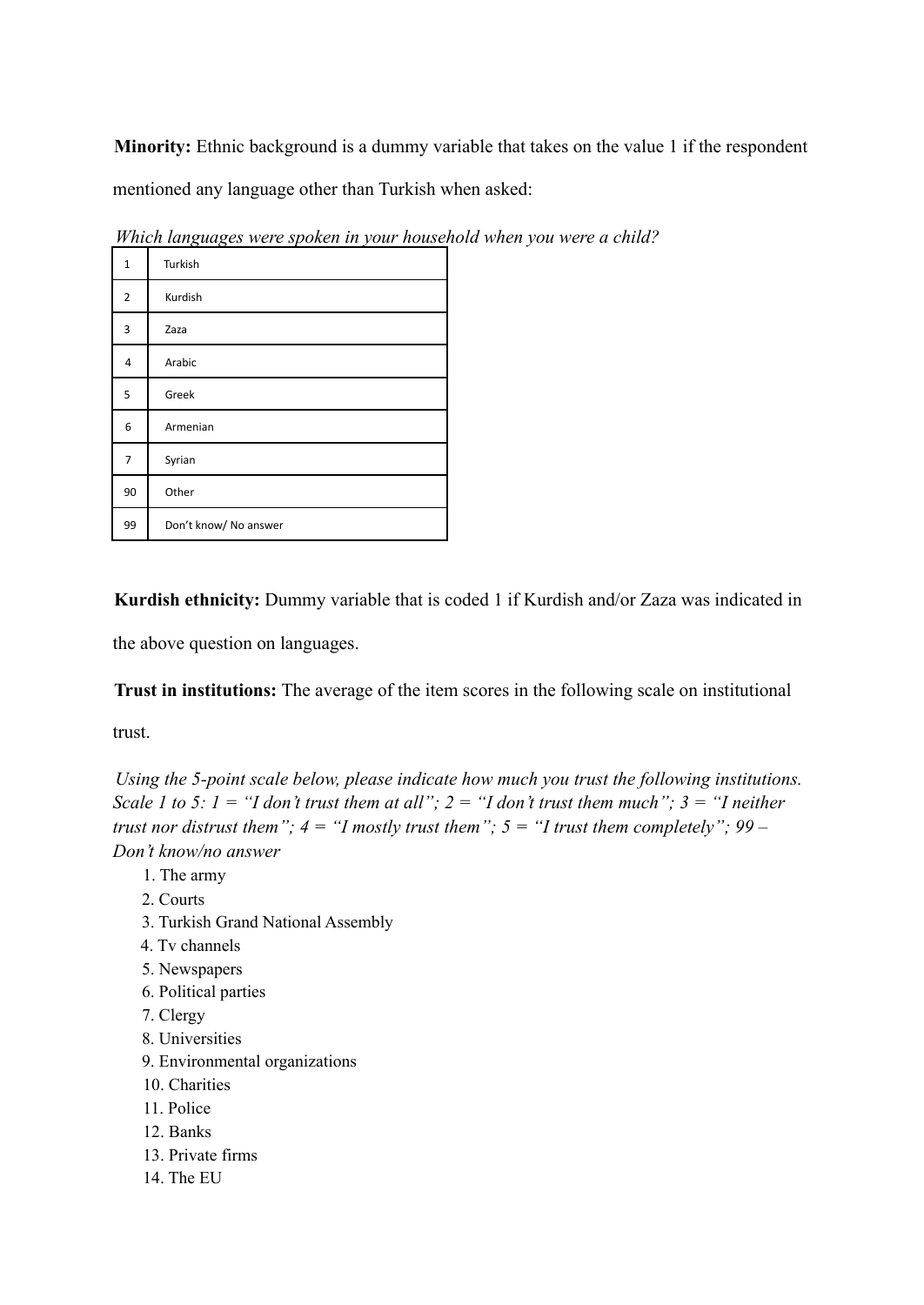**Trust in people:** The average of the item scores in the following scale on trust in persons.

*Using the 5-point scale below, please indicate how much you trust people from the following groups.*

*Scale 1 to 5: 1 = "I don't trust them at all": 2 = "I don't trust them much": 3 = "I neither trust nor distrust them";*  $4 = "I$  *mostly trust them";*  $5 = "I$  *trust them completely"; 99 – Don't know/no answer*

- 1- Your friends
- 2- Your neighbours
- 3- People from your town
- 4- Strangers

**Membership:** The number of yes answers to the following scale of

questions. *Are you a member of any*

- 1- Charity organization?
- 2- Compatriot association?
- 3- Sports club?
- 4- Political party?
- 5- Trade union?
- 6- Religious club, association, or community?
- 7- Environmental organization?
- 8- Trade association or chamber?
- 9- Alumni association?
- 10- School family union?
- 11- Community association?
- 12- Social club?

# **A.2 Results with Alternative TDE Definition**

In this section we present the results we obtain when we reran our main regression with an

alternative traumatic experiences measure defined as a binary indicator of observing a fellow

soldier get hurt or killed in armed clashes. As can be seen, results remain similar. **Table A1.**

## **Conflict exposure and entrepreneurial activity**

| Logistic<br>Regressions (odds Entrepreneurship TDE_alternative= Full sample<br>ratios reported)<br>Dependent | variable:<br>(1) | (2) | (3) | Full sample<br>(4) | Full sample<br>(5)<br>College graduates excluded | excluded<br>(6)<br>College graduates |
|--------------------------------------------------------------------------------------------------------------|------------------|-----|-----|--------------------|--------------------------------------------------|--------------------------------------|
| ACE 0.90** 0.93*** 0.90** 0.90** 0.90** (-2.32) (2.78) (-2.29) (2.75) (-2.16)                                |                  |     |     |                    |                                                  |                                      |
| TDE alternative 1.35*** 1.44*** 1.42*** 1.41*** 1.39*** (3.77) (4.39) (4.13) (3.81) (3.59)                   |                  |     |     |                    |                                                  |                                      |
| $ACE*TDE$ alternative 1.06 1.04 (0.85) (0.68)                                                                |                  |     |     |                    |                                                  |                                      |
| Age $1.02***1.01***1.02***1.02***1.02***1.02***1.02***$ $(3.05)(3.08)(3.19)(3.19)(3.53)(3.53)$               |                  |     |     |                    |                                                  |                                      |